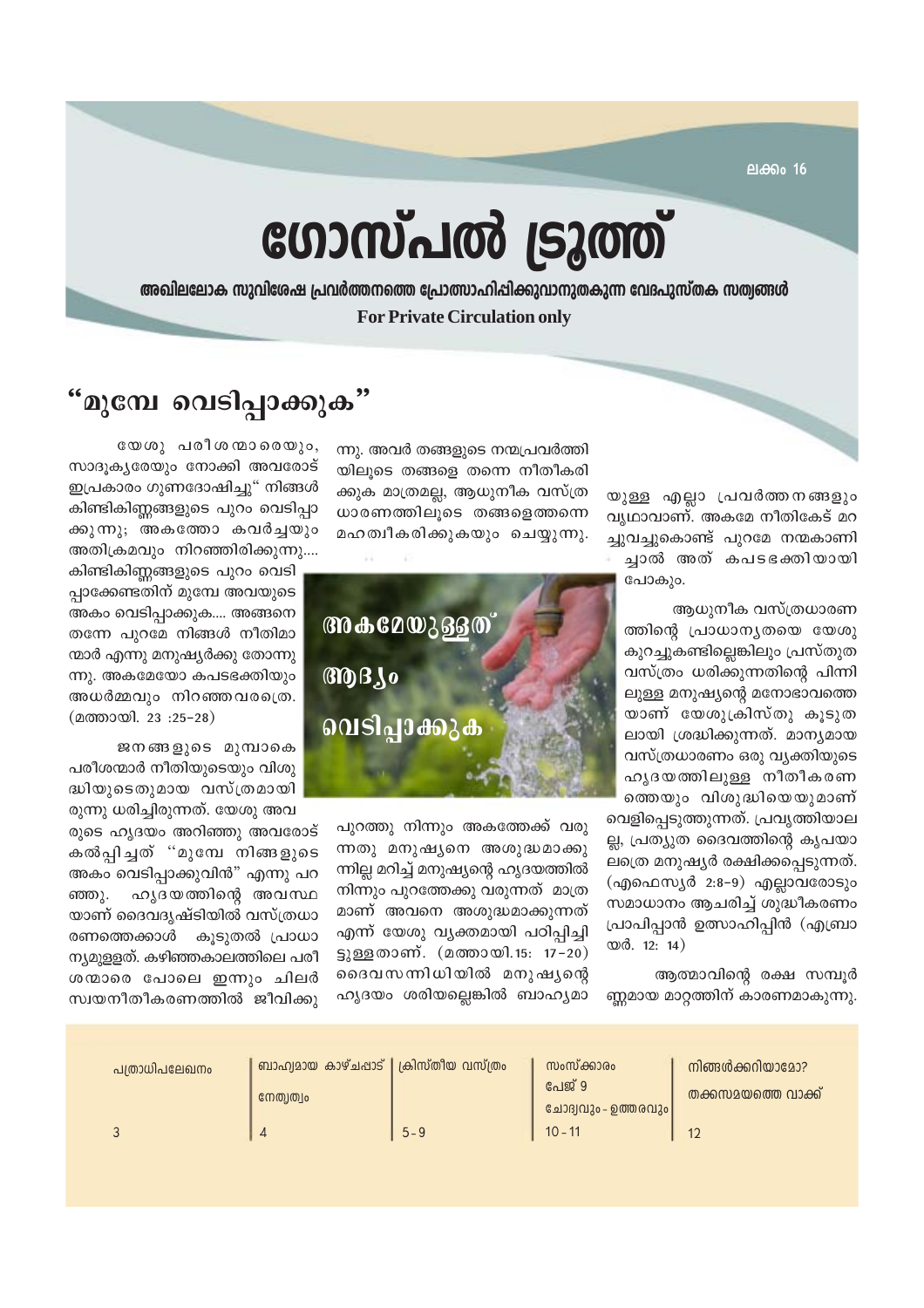# வைவிൾ

 $\sim$ றாறை പഠിപ്പിക്കുന്നു.

ദൈവവചനം 2 തിമൊ. 3: 16-17, 2 പത്രൊ. 1: 20, 21, മത്തായി 24: 35

സ്നേഹബന്ധം മത്തായി 22: 37-40, യോഹ. 14: 21-23, 1 0000 0.4: 7-11

മാനസാന്തരം അപ്പൊ. 3: 19, 17: 30, 2 കൊരി. 7:10

പുതുജനനം യോഹ. 3: 3-7, 2 കൊരി. 5: 17, റോമർ 6 : 1-4, എഫെ. 2: 1, 5-6).

പാപത്തിൽ നിന്നും സ്വാതന്ത്ര്യം 1 യോഹ. 5: 18, മത്തായി 1: 21,  $2000000811$ 

പരിശുദ്ധാത്മ നിറവ് അപ്പൊ. 19: 2, 15: 8-9, 1: 8).

വിശുദ്ധി ലൂക്കോ. 1:73-75, എബ്രാ. 12:14, 1 പക്രൊ. 1: 15-16, തീത്തോ. 2: 11, 12, റോമ. 6: 22

ദൈവരാജ്യം ലൂക്കോ. 17: 20-21, റോമ. 14: 17, യോഹ. 18: 36

അപ്പൊ. 2: 4-7, എഫെ. 4: 4-6, 1 കൊരി. 12: 12,13, കൊലൊ. 1: 18

ഐകൃത യോഹ. 17: 20-23, ഗലാ. 3: 28, വെളി. 18: 2-4

ചട്ടങ്ങൾ മത്താ. 28: 19-20, 26: 26-30, 1 കൊരി. 11: 23-27, യോഹ. 13: 14-17

ദൈവീക രോഗശാന്തി ലൂക്കോ. 4: 18, യെശയ്യ. 53: 4-5, യാക്കോബ് 5: 13-16

വിവാഹശൂശ്രൂഷ മത്താ. 19: 5-6, ലൂക്കോ. 16: 18, റോമർ 7: 2-3, 1 കൊരി. 7: 10-11

ബാഹ്യപ്രകടനം 1 തിമൊ. 2: 9-10, 1 കൊരി. 11: 14-15, ആവർത്തനം 22: 5

അന്ത്യകാലം 2 പത്രൊ. 3: 7-12, യോഹ. 5: 28-29, 2 കൊരി. 5: 10, മത്താ. 25: 31-46

സാമാധാനവാദം: ലൂക്കോസ് 6: 27-29, ലൂക്കോസ് 18: 20

അരാധന യോഹ. 4: 23-24, എഫെ. 5: 19, 2 കൊരി. 3: 17

അന്തൃകല്പന മർക്കൊസ് 16: 15

"എന്നാൽ ഇപ്പോൾ പാപത്തിൽ നിന്നു സ്വാതന്ത്ര്യം പ്രാപിച്ച് ദൈവ ത്തിന് ദാസന്മാരായിക്കയാൽ നിങ്ങൾക്ക് ലഭിക്കുന്ന ഫലം വിശു ദ്ധീകരണവും അതിന്റെ അന്തം നിത്യജീവനും ആകുന്നു."(റോമർ 6:22) പാപം, അഹങ്കാരം, ദുരാഗ്രഹം, അപമര്യാദ എന്നിവ ശുദ്ധീക രിക്കപ്പെടേണ്ടവയും ഉരിഞ്ഞുകളയേണ്ടവയും അത്രെ." പഴയ മനുഷ്യനെ ഉപേക്ഷിച്ച് നിങ്ങളുടെ ഉള്ളിലെ ആത്മാവ് സംബന്ധ മായി പുതുക്കം പ്രാപിച്ച് ഫലമായ നീതിയിലും വിശുദ്ധിയിലും ദൈവാനുരൂപമായി സൃഷ്ടിക്കപ്പെട്ട പുതുമനുഷ്യനെ ധരിച്ചു കൊൾവിൻ" (എഫെസ്യർ. 4:21-24)

മനുഷ്യന്റെ ആത്മീയജീവിതത്തിന്റെ പ്രധാന്യതയെക്കുറിച്ച് ദൈവവചനം വളരെ കൃത്യമായി രേഖപ്പെടുത്തിയിരിക്കുന്നു ക്രിസ്തു വിന്റെ ആത്മാവോട് നമ്മുടെ അകത്തെ മനുഷ്യൻ അനുരൂപപ്പെടു മെങ്കിൽ വിശുദ്ധീകരണത്തിന്റെ ഫലം കായ്ക്കുവാനിടയാകും ജീവി തത്തിന്റെ എല്ലാനടപടിക്രമങ്ങളെയും വചനം വിശകലനം ചെയ്യു ന്നില്ല. എന്നാൽ ദൈവത്തെ മഹത്വപ്പെടുത്തേണ്ടതിന്റെ ആവശ്യക തയെ ബൈബിൾ ഊന്നിപ്പറയുന്നു. മാന്യമായ വസ്ത്രധാരണ ത്തെയും നമ്മുടെ സ്വഭാവസവിശേഷതയെയും വചനത്തിന്റെ വെളി ച്ചത്തിൽ നമുക്ക് ദർശിക്കാവുന്നതാണ്. ഈ ലോകജനങ്ങൾ സ്വയം നീതീകരിച്ചുകൊണ്ട് ആധുനിക വസ്ത്രധാരണത്തെ ന്യായീകരിക്കു മ്പോൾ, സതൃസന്ധരായ ആത്മീയർ ദൈവവചനത്തെയാണ് ശ്രദ്ധി ക്കുന്നത്.

ഉന്നതനും ഉയർന്നിരിക്കുന്നവനുമായ ദൈവം "മനസ്താപവും മനോവിനയവുമുള്ളവരുടെ" ഹൃദയത്തിലും വസിക്കുന്നു. (യെശ യു.57:15) അപ്പോസ്തലനായ പത്രോസ് താഴ്മധരിച്ചുകൊണ്ട്, ജീവി ക്കുവാൻ ദൈവമക്കളെ പ്രബോധിപ്പിക്കുന്നു. ദൈവം താഴ്മയുള്ള വർക്ക് കൃപനല്കുകയും നിഗളികളോട് എതിർത്തു നിൽക്കുകയും ചെയ്യുന്നു.(1പത്രോസ്.5:5) ദൈവമുമ്പാകെ എളിമപ്പെടുക. പുറമെയുള്ള മനുഷ്യനിൽ ആ താഴ്മ വെളിപ്പെടത്തക്കവണ്ണം മാതൃകയുള്ളതാകണം നമ്മുടെ ജീവിതം. "സൗമൃതയും സാവധാനതയുമുള്ള മനസ്സ് എന്ന അക്ഷയഭൂക്ഷണമായ ഹൃദയത്തിന്റെ ഗൂഢമനുഷ്യൻ തന്നെ"  $(1\Delta \mathbb{G}(\mathbb{O})\otimes \mathbb{O})$ . 3:4)

ദൈവമുമ്പാകെ വിശുദ്ധി ഉചിതം തന്നെ. വിശുദ്ധിയോടും നിർമ്മലതയോടുംകുടി ദൈവത്തെ ആരാധിക്കേണ്ടതാണ്. " ദൈവ ത്തിന്റെ ദാനമായി നിങ്ങളിൽ ഇരിക്കുന്ന പരിശുദ്ധാത്മാവിന്റെ മന്ദിരം ആകുന്നു നിങ്ങളുടെ ശരീരം എന്നും നിങ്ങളെ വിലയ്ക്കുവാങ്ങിയി രിക്കയാൽ നിങ്ങൾ താന്താങ്ങൾക്കുള്ളവരല്ല എന്നും അറിയുന്നി ല്ലയോ? (1 കൊരി.6:19,20) **MWS** 

ആത്മീയ അഭിവൃദ്ധിയും ദൈവമക്കളുടെ ആത്മീയ വളർച്ചയും ലക്ഷ്യമാക്കികൊണ്ട്, ദൈവസഭയുടെ ഉപദേശ സത്യങ്ങൾ ത്രൈമാസങ്ങളിൽ പുറത്തിറക്കുന്ന ഒരു പ്രസിദ്ധീകരണമാണ് ഗോസ്പൽ ട്രുത്ത്. www. thegospeltruth.org എന്ന വെബ്സൈറ്റ് മുഖേനയും ഇ- മെയിൽ വഴിയായും ആനുകാലിക ആത്മീയ സന്ദേശങ്ങൾ ലഭ്യമാണ്. ഗോസ്പൽട്രുത്ത് മിക്കരാജ്യങ്ങളിലും പ്രദേശിക ഭാഷകളിൽ ഇന്ന് ലഭിക്കുന്നുണ്ട്. അനേകരുടെ സ്വമേ ധാദാനങ്ങൾ മുഖാന്തരമാണിത് സാധിക്കുന്നത്. മുഖപേജിലുള്ള ചിത്രങ്ങൾ അനുവാദപ്രകാരം കൊടുത്തിട്ടുള്ളതുമാകുന്നു.

എന്ന് എഡിറ്റർ,

മൈക്കിൾ ഡബ്ല്യൂ. സ്മിത്ത്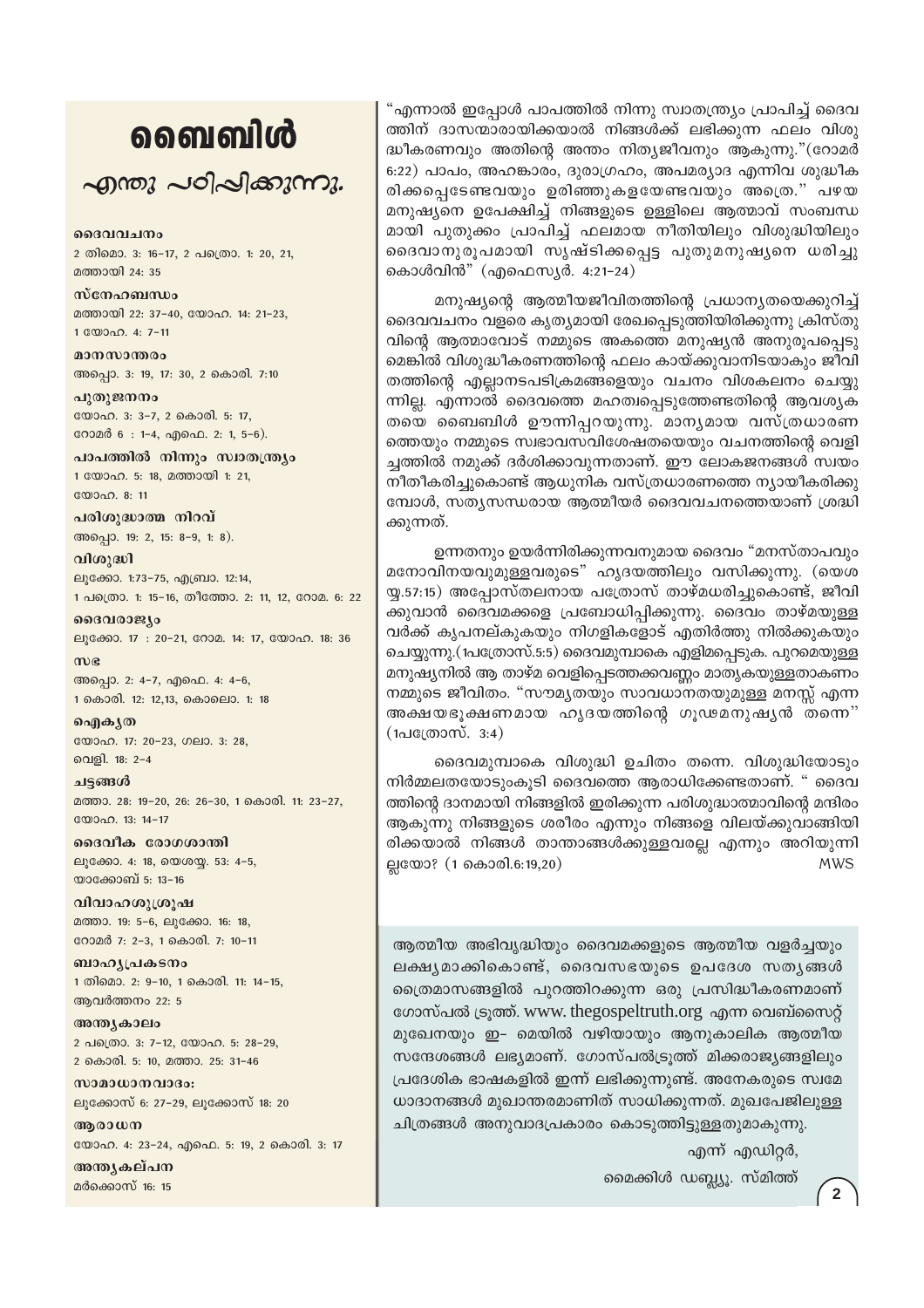### പത്രാധിപലേഖനം



നമുക്കു പൊതുവായ രക്ഷയെക്കുറിച്ച് നിങ്ങൾക്ക് എഴുതുവാൻ സകല പ്രയത്നവും ചെയ്കയിൽ വിശുദ്ധന്മാർക്ക് ഒരിക്കലായി ഭാരമേല്പ്പിച്ച വിശ്വാസത്തിനുവേണ്ടി പോരാടേണ്ടതിന് പ്രബോധിപ്പിച്ചെഴുതുവാൻ ആവശ്യം എന്നെനിക്ക് തോന്നി.-യുദാ. 1:3

ക്രിസ്തീയ വസ്ത്രധാരണത്തെക്കുറിച്ചാണ് ഇത്തവണ എഴുതുവാൻ ആഗ്രഹി ക്കുന്നത്. അനേകർ ഇന്നു ലോകത്തിന്റെ വഴിയിലൂടെ ഇതു സംബന്ധിച്ചു നീങ്ങി കൊണ്ടിരിക്കുമ്പോൾ ദൈവത്തിന് ഈ വിഷയത്തെക്കുറിച്ച് വ്യക്തമായ കാഴ്ച പ്പാടുണ്ട്. ഈ അന്ത്യകാലത്തു ദൈവമക്കൾക്കും ലോകർക്കും തമ്മിലുള്ള ഒരു വേർപാടുമില്ലാതെ ഒരുപോലെ നീതികേടിലേക്ക് വളർന്നുകൊണ്ടിരിക്കുന്നു. പഥ്യോപദേശത്തിന് വേണ്ടി നിലകൊള്ളുവാൻ ഞാൻ എല്ലാവായനക്കാരേയും പ്രബോധിപ്പിക്കുന്നു. പ്രസ്തുത സത്യങ്ങൾ നിങ്ങൾക്ക് മനസ്സിലായില്ലെങ്കിൽ, പിതാക്കന്മാർ ഇട്ടിട്ടുള്ള അതിർ നീക്കാതിരിപ്പാൻ വേണ്ടത്ര ജാഗ്രതപുലർത്തുക.

പുറമേയുള്ള മനുഷ്യനെക്കാൾ പ്രാധാന്യമുള്ളതാണ് അകമേയുള്ള മനുഷ്യൻ. ദൈവസ്നേഹം ലവലേശമില്ലാതെ, അഹങ്കാരവും, ജഡസ്വഭാവത്താലും നിറഞ്ഞ ജനങ്ങൾ ലജ്ജയില്ലാതെ ആധുനിക വസ്ത്ര ആഡംബരവുമായി മുമ്പോട്ടു പോകു കയാണ്. ആഡംബരം ഇന്ന് ഒരു ഫാഷനായിമാറിക്കഴിഞ്ഞിരിക്കുന്നു. നാം എന്തു ചെയ്താലും നമ്മുടെ വ്യക്തിപരമായിട്ടുള്ള ദൈവീകബന്ധത്തിനടിസ്ഥാനത്തി ലാകണം.

പൊതുവെ വസ്ത്രധാരണത്തിന്റെ കാര്യം പരാമർശിക്കുമ്പോൾ ജനങ്ങളിൽ പലർക്കും അതു മുറിപ്പെടുത്തിയെന്നു വരാം. വിശുദ്ധർ എന്നു പറയുന്നവരിൽ പോലും ലജ്ജാകരമായ അവസ്ഥയാണ് കണ്ടുവരുന്നതെന്ന വസ്തുത വേദനാ ജനകമാണ്. ഇതാണ് "സൗകര്യം" എന്ന ന്യായീകരണമാണിന്ന് പരക്കെയുള്ളത് പ്രസ്തുത വിഷയത്തെക്കുറിച്ച് വിശദമായ പഠനമില്ലത്തതെന്താണ്? ബഹുഭൂരി പക്ഷവും ഈ വിഷയത്തിന്റെ ഗൗരവം മനസ്സിലാക്കാതെ, ഒഴിവുകഴിവു പറഞ്ഞും ലോകത്തോടു പൊരുത്തപ്പെട്ടും പോകുമ്പോൾ ഒരു വലിയ ആത്മീയ അധ:പത നമാണ് ഉണ്ടാകുന്നത്.

ദൈവസഭ പ്രസ്ഥാനത്തിൽ ടൈ കെട്ടുന്ന വിഷയത്തെക്കുറിച്ചുള്ള സംഭവവികാ സങ്ങൾ ഞാനോർക്കുന്നു. 1910–1913 കാലഘട്ടത്തുണ്ടായ വിഭജനത്തിനു തന്നെ കാരണമായത് പ്രസ്തുത ടൈ കെട്ടുന്ന വിഷയവുമുണ്ടായിരുന്നു. ഒരു വിഭാഗം തങ്ങളുടെ കഴുത്തിൽ ഉപയോഗശുന്യമായ തുണികഷ്ണം കെട്ടുന്നതിൽ അർത്ഥ മില്ല എന്ന നിലപാടു സ്വീകരിച്ചപ്പോൾ, മറുഭാഗം "യോഗ്യമായ വസ്ത്രധാരണം" സമൂഹത്തിന്റെ അന്തസ്സായി അതിനെ കണ്ടു. ചെറിയ വിഷയമായ ടൈ കെട്ടു ന്നതിനോടു പൊരുത്തപ്പെട്ടവർ മറ്റു പലതിലും പൊരുത്തപ്പെട്ടു പോകുന്ന കാഴ്ച യാണ് പിന്നീട് കണ്ടത്. അവരിൽ പലർക്കും തിരുവചനാധിഷ്ഠിതമായ ജീവിത രീതി ഇന്ന് ഇല്ലാതിരിക്കുന്നു. അമേരിക്കയിൽ സാധാരണയായി സ്ത്രീകൾ നെക്ലസ് ഉപയോഗിക്കാറുണ്ട്. അതു പാപമാണെങ്കിൽ "നെക്ടൈക്ക് "എന്തു ന്യായീകരണമാണ് പറയാൻ കഴിയുക? വസ്ത്രധാരണത്തിന്റെ പ്രാധാന്യം ഉൾക്കൊൾവാൻ പരിശുദ്ധാത്മാവ് നമുക്ക് കൃപ നൽകുമാറാകട്ടെ.

ന്യായവാദങ്ങൾക്കധിഷ്ഠിതമായ ഒരു വിശ്വാസശൈലി രൂപപ്പെടുത്തുകയല്ലവേ ണ്ടത്, പ്രത്യുത സ്ഥിരമായൊരു സമചിത്തമായ ആത്മീയതയാണ് നമുക്കാവ ശ്യം. ക്രിസ്തുവിൽ താഴ്മയോടുകൂടി ജീവിപ്പാൻ കഴിയുന്നത് ഒരു അനുഗ്രഹം തന്നെയാണ്. ഈ അന്ധകാരലോകത്ത്, സതൃസന്ധമായി നിലകൊള്ളുവാനും നമ്മുടെ രക്ഷകനെ പ്രസാദിപ്പിക്കുവാനും ആവശ്യമായ പ്രാഗത്ഭ്യവും, സമാധാ നവും നമ്മുടെ ദൈവം നമുക്ക് എല്ലാവർക്കും പ്രദാനം ചെയ്യുമാറാകട്ടെ.

മൈക്കിൾ ഡബ്ല്യു സ്മിത്ത്

ഇന്റർനെറ്റിൽ കൂടുതൽ വായിക്കാം

#### www.thegospeltruth.org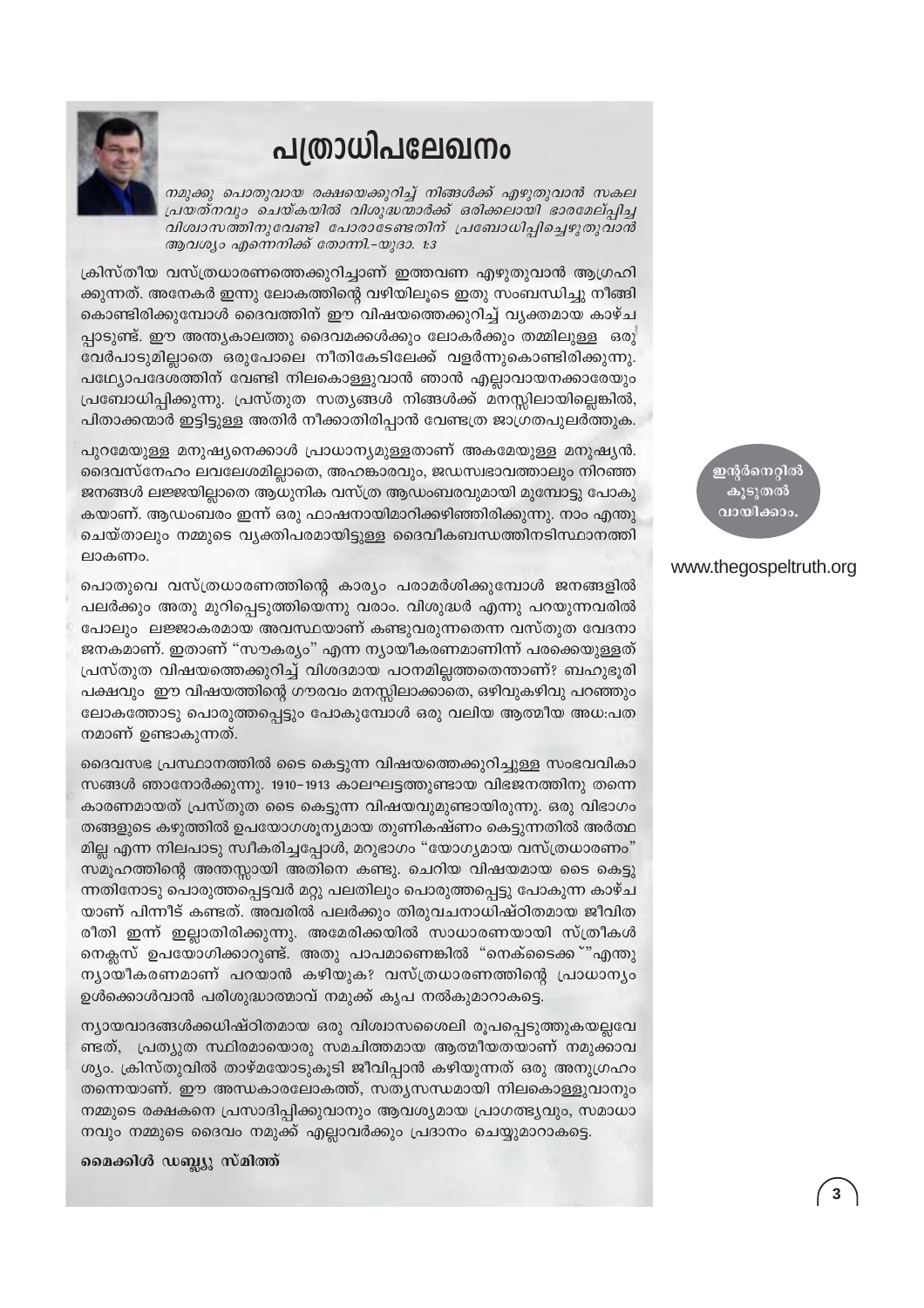

# **MDOOOO**

#### \*\*\*\*\*\*\*\*\*\*\*\*\*\*

മാതൃകാ വസ്ത്രധാരണം നടത്തുന്ന ദൈവവചന ത്തിന്റെ ഉന്നതനിലവാരം പുലർത്തുന്നവരെ ദാവ ത്തിന്റെ വിശുദ്ധന്മാർ അരാധനയ്ക്കായി സ്വാഗതം ചെയ്യുന്നു.

## നേതൃത്വം

#### \*\*\*\*\*\*\*\*\*\*\*\*\*\*

നേതൃനിരയിലുള്ളവർ നിരപവാദ്യരും എല്ലാ നില യിലും വിശ്വാസികൾക്ക് മാതൃകാ ജീവിതം നയിക്കു ന്നവരും ആയിരിക്കണ മെന്ന് ദൈവവചനം അനു ശാസിക്കുന്നു. സണ്ടേ സ്ക്കൂൾ അധ്യാപകന്മാർ, ഗാനശുശ്രുഷ ലീഡർ, മൂപ്പന്മാർ എന്നിവർ ആരാ ധനാ സമയം മാത്രമല്ല, എല്ലായിടത്തും മാതൃകയു ള്ള വസ്ത്രം ധരിക്കുന്ന വരും വിശുദ്ധജീവിതം നയിക്കുന്നവരും ആയിരി ക്കേണം. ഇപ്രകാരമുള്ള തിരുവചനാധിഷ്ഠിത ഉപദേശങ്ങളിൽ വീഴ്ച വരുത്തുന്നവർ നേതൃത്വ ത്തിൽ വരുവാൻ അയോഗൃരാണ്.

### ബൈബിൾ പഠന സഹായി വിഷയം : ബാഹ്വമായ കാഴ്ചപ്പാട്.

വായനഭാഗം : ദൈവത്തിന്റെ ദാനമായി നിങ്ങളിൽ ഇരിക്കുന്ന പരിശുദ്ധാത്മാവിന്റെ മന്ദിരമാകുന്നു നിങ്ങളുടെ ശരീരമെന്നും നിങ്ങളെ വിലയ്ക്കു വാങ്ങിയിരിക്കയാൽ നിങ്ങൾ താന്താനങ്ങൾക്കുള്ളവരല്ല എന്നും അറിയുന്നില്ലയോ? ആകയാൽ നിങ്ങളുടെ ശരീരം കൊണ്ടു ദൈവത്തെ മഹത്വപ്പെടുത്തുകയും  $(1 - \theta)$ കാരി.6:19,20)

രത്നചുരുക്കം : ദൈവമക്കൾ മാതൃകയുള്ളവരായി വസ്ത്രധാരണത്തിലും ബാഹൃ മായ കാഴ്ചപ്പാടിലും വിശുദ്ധീകരണത്തിലും മാതൃകയുള്ളവരായി ജീവിക്കുകയും ആഭ രണം ധരിക്കുന്നതിലും മുഖവും ശരീരവും മറ്റുള്ളവർക്ക് ആകർഷണം തോന്നുന്ന വിധം സൗന്ദര്യവർദ്ധകവസ്തുക്കൾ ഉപയോഗിക്കാത്തവരും ആയിരിക്കണം. അകമേയുള്ള താഴ്മയും വിശുദ്ധിയും ആവണം പുറമേ പ്രതിഫലിക്കേണ്ടത്.

- I. പുറമേയുള്ള മനുഷ്യന്റെ പ്രാധാനൃത
	- A. 1 ശമുവേൽ. 16: 7 മനുഷ്യൻ പുറമേയുള്ളത് നോക്കുന്നു.
	- B. മത്തായി 5: 14-16 നാം ലോക ത്തിന്റെ വെളിച്ചമാണ്.
- II. അകമേയുള്ള മനുഷൃൻ
	- A. മത്തായി15:17-20 അശുദ്ധമായവ
	- $B.$  യെശയ്യ . 57: 15.താഴ്മയും വിനയവുമുള്ള ആത്മാവ്
	- C. 1 പത്രോസ്. 5: 5. താഴ്മ ധരിക്കുക
	- $D. 1$  പത്രോസ്. 3:4 -5. സാവധാനത യുള്ള മനസ്സിന്റെ അക്ഷയ ഭുക്ഷണമായ ഗുഢ മനുഷ്യൻ
- III. ആദ്യമുള്ളത് ആദ്യം തന്നെ
	- A. എഫെസ്യർ. 2: 8- 10. നന്മപ്ര വർത്തികൾക്കായി ദൈവകൃപ യാലുള്ള രക്ഷ.
	- $B.$  മത്തായി 23: 25-28. അകമേയു ള്ളവ ആദ്യം വെടിപ്പാക്കുക.

#### $IV.$  വിശുദ്ധിക്കായി വിളിക്കപ്പെട്ടു

- A. എബ്രായർ. 12: 14. വിശുദ്ധിയെ അനുഗമിക്കുക
- $B.$  റോമർ. 6: 22. വിശുദ്ധിക്കായുള്ള സൽഫലം
- C. എഫെസ്യർ. 4: 21-24. പുതിയ മനുഷ്യനെ ധരിക്കുക
- $D.1$  പത്രോസ്. 2: 9. തെരഞ്ഞെടുക്ക പ്പെട്ട ജാതി, വിശുദ്ധജനം
- $V$ .ബൈബിളിന്റെ നിലവാരത്തിലുള്ള വസ്ത്രം
	- A. ഉല്പത്തി.3:7-10, 21, ദൈവം ആദാ മിനെയും ഹവ്വായെയും വസ്ത്രം ഉടുപ്പിച്ചു
	- $B.$ യെശയ്യ. 47: 2 3 നഗ്നതയെക്കുറി ച്ചുളള പഴയനിയമ ഉദാഹരണം
	- C. യോഹന്നാൻ 21:7 പന്ത്രോസിന്റെ നഗ്നത
- $D.$  ആവർത്തനം. 22: 5. സ്ത്രീയും പുരുഷനും അനുയോജ്യമായ വസ്ത്രം
- E. 1 തീമൊഥി. 2: 9. ലജ്ജാശീലത്തോ ടുകുടിയ വസ്ത്രധാരണം  $(1 \nLeftrightarrow 3:3)$
- F. 1 തീമൊഥി. 4:12. വിശുദ്ധിയുടെ ഉദാഹരണം
- VI. ഈ ലോകത്തിനുള്ളവ
	- A. റോമർ.12:2 ഈ ലോകത്തിനരുപമാ കാതെ
	- B. 1യോഹ. 2:15-17 ലോകത്തെ സ്നേഹിക്കരുത്
- VII. സൗന്ദരൃവർദ്ധകവസ്തുക്കളും ആഭരണവും
	- A. 1 തീമോ. 2:9,10 അലങ്കാരം നിരോ ധിക്കപ്പെട്ടു (1 പത്രോ 3:3)
	- $B.$  യെശയു.  $3:16-24$  ദൈവത്തിന്റെ ന്യായവിധി(യിരമ്യാവ് 4:30)
- $VII1.$  തലമുടി
	- A. കൊരി. 11:14 15തലമുടിയുടെ നീളം
	- B. 1 തീമൊ. 2:9, 1 പത്രോസ്. 3:3 ലളി തജീവിതം

#### $1X$ . അളവിന്റെ മാനദണ്ഡം

A.കൊരി. 10:12,18 ദൈവകല്പന

- B. യോഹന്നാൻ. 12:48 ദൈവ വചനം വിധിക്കുന്നു
- $C.$  യെശയു. 62:10 ജനത്തിനുവേണ്ടി ഉന്നതനിലവാരം പുലർത്തുക
- $D. 1$  യോഹ. 5:3 ജൈവസ്നേഹം

#### ഉപസംഹാരം

യഹോവ തന്റെ ജനത്തിൽ പ്രസാ ദിക്കുന്നു. താഴ്മയുള്ളവരെ അവൻ രക്ഷ കൊണ്ട് അലങ്കരിക്കും. ഭക്തന്മാർ മഹത്വ ത്തിൽ ആനന്ദിക്കട്ടെ. അവർ തങ്ങളുടെ ശയ്യകളിൽ ഘോഷിച്ചുല്ലസിക്കട്ടെ.

- സങ്കീർത്തനം 149 : 4

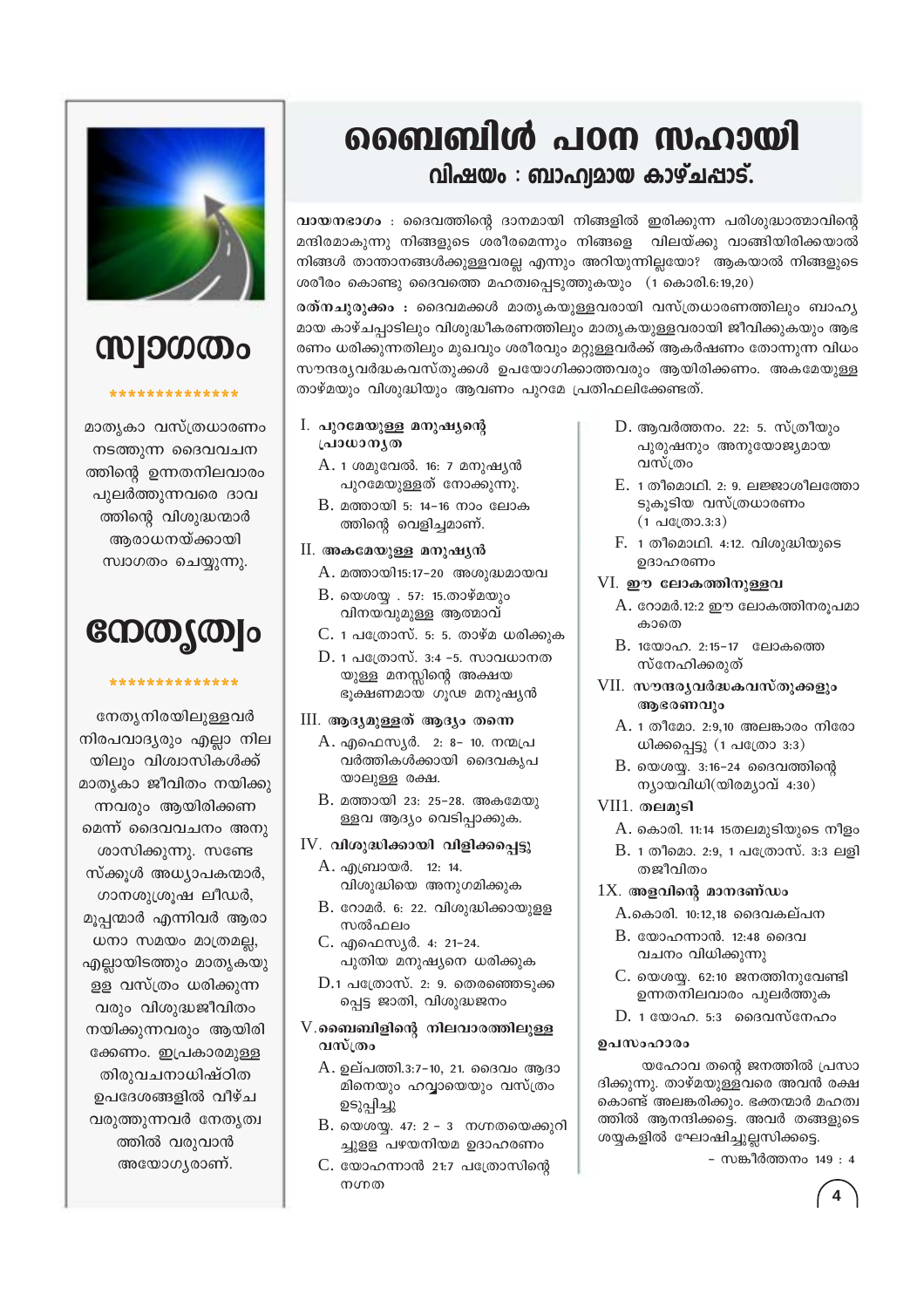

**ലജ്ജ:** നാണം കാണിക്കുക, വളരെ വിനീതം, നാണം



#### അന്ധകാരത്തിൽ നിന്നു വിളിച്ചു

ദൈവസഭ ഈ തലമുറയിലും ഒരു വിശു ദ്ധവംശമാണ്. ക്രിസ്തു, ലോകത്തിൽ നിന്ന് വേർപെട്ടിരുന്നതു പോലെ ദൈവജ നവും വേർപ്പെട്ട് ഇരിക്കേണ്ടതാകുന്നു. ഓരോ ദൈവപൈതലും 'അന്ധകാര ത്തിൽ നിന്ന് തന്റെ അത്ഭുതപ്രകാശത്തി ലേക്ക് ' വിളിക്കപ്പെട്ടവരാണ് (1പത്രോസ് 2:9). വേർപ്പെട്ട് ഇരിക്കേണ്ടത് ഒരു ഉത്തര വാദിത്വം മാത്രമല്ല, പ്രത്യുത മനുഷ്യരുടെ ഇടയിൽ നിങ്ങളുടെ വെളിച്ചം പ്രകാശിച്ചി ട്ട്, അവർ ദൈവത്തിന്റെ മഹത്വം കാണേ ണ്ടതിന്റെ അവകാശം കൂടിയാണ് (മത്തായി 5:14-16). ഇന്ന് പല ക്രിസ്തീയസഭകളും അച്ചടക്കം, വസ്ത്രം എന്നീ കാര്യങ്ങളിൽ ലോകവുമായി അനുരജ്ഞനത്തിലേക്ക് വന്നു എങ്കിലും ദൈവത്തിന്റെ വചനം മാറിയിട്ടില്ല. ദൈവവചനം വസ്ത്രത്തിനും അത് ധരിക്കുമ്പോഴുള്ള കാഴ്ചയ്ക്കും വളരെ പ്രാധ്യാനം നൽകുന്നു. ശരീരഭാഗ ങ്ങൾ പ്രദർശിപ്പിക്കുന്ന ആധുനിക വസ്ത്ര ങ്ങൾ ധരിക്കുന്നതിനുള്ള വലിയ സമ്മർദ്ദം ജനങ്ങളിൽ ഉണ്ട്. വസ്ത്രം ധരിച്ചിട്ട് ഒരു വൻ കാഴ്ചയിൽ എങ്ങനെ ആയിരി ക്കണം എന്ന് ദൈവവചനം അനുശാസി ക്കുന്നുണ്ട്.

#### എന്തുകൊണ്ട് വസ്ത്രത്തിന് പ്രാധാന്യം?

ദൈവജനത്തിന്റെ വസ്ത്രധാരണവും അതിന്റെ പ്രദർശനവും പ്രാധാന്യം അർഹിക്കുന്നത്

'നിങ്ങളുടെ ശരീരം കൊണ്ട് ദൈവത്തെ മഹത്വപ്പെടുത്തുവിൻ'(1കൊരിന്ത്യർ 6 :20) എന്ന് ദൈവം പറഞ്ഞിരിക്കുന്നതിനാലാ ണ്. 1 ശാമുവേൽ 16:7 സാധാരണ വസ്ത്ര ത്തിന്റെ ബാഹ്യമായ കാഴ്ചയ്ക്ക് വലിയ പ്രാധ്യാനം ഇല്ല എന്ന് സമർത്ഥിക്കുവാൻ ഉദ്ധരിക്കാറുണ്ട്. 'മനുഷ്യൻ കണ്ണിനു കാണുന്നത് നോക്കുന്നു; യഹോവയോ

ഹൃദയത്തെ നോക്കുന്നു' തീർച്ചയായും ദൈവം ഹൃദയത്തെ നോക്കുമ്പോൾ തന്നെ,ഹൃദയത്തെക്കാണുവാൻ കഴി യാത്ത ആളുകളുടെ മുന്നിലെ സാക്ഷി കളാണ്, ക്രിസ്ത്യാനികൾ.പൂറമേയുള്ള കാഴ്ചയ്ക്ക് അനുസരണമായി വിധിക്ക പ്പെടുമ്പോൾ അവരുടെ ഹൃദയത്തിന്റെ അവസ്ഥയും, വിശ്വാസവും മുൻഗണന കളും, പ്രതിച്ചായയുമാണ് ഏറിയ തവ ണയും പ്രതിഫലിക്കുക. ദൈവപൈത ലിന്റെ വസ്ത്രവും പുറമെയുള്ള കാഴ്ചയും താഴ്മ, നിർമ്മലത, ദൈവം കണക്കിടുന്ന വിശുദ്ധി എന്നിവയുടെ സന്ദേശം ആയിരിക്കണം. അപ്പോൾ തന്നെ വിശുദ്ധന്മാർ ലാളിത്യത്തിന് സ്വർണ്ണകാളക്കുട്ടിയെ ഉണ്ടാക്കുകയല്ല വേണ്ടത്, അത് ലോകത്തിന്റെ തത്വ മായതിനാൽ, അതിനെ ക്ഷമയോടെ കാണുക എന്നതിനുമപ്പുറം ആശ്ലേഷി ക്കുകയാണ് വേണ്ടത്.

#### ബൈബിളിൽ നഗ്നത എന്താണ്?

പ്രാരംഭത്തിങ്കൽ ആദവും ഹവ്വായും പാപം ചെയ്തപ്പോൾ അവർ നഗ്നരാ ണെന്ന് മനസ്സിലായി. ഉടൻ തന്നെ അവർ അത്തിയില കൂട്ടിതുന്നി നഗ്നത മറയ്ക്കുവാൻ അരയാട ഉണ്ടാക്കി. എന്നാൽ യഹോവയായ ദൈവം ആദാ മിനും അവന്റെ ഭാര്യയ്ക്കും തോൽകൊണ്ട് ഉടുപ്പുണ്ടാക്കി അവരെ ഉടുപ്പിച്ചു എന്നതാണ് ഏറ്റവും പ്രധാ നമായകാര്യം (ഉല്പത്തി 3: 7-10, 21). പൂർണ്ണമായും വസ്ത്രം ഇല്ലാതിരിക്കു ന്നതല്ല തിരുവചനത്തിൽ നഗ്നത എന്ന് ഉദ്ദേശിക്കുന്നത്. യെശയ്യാവ് 47: 2-3 ൽ തുട മറയ്ക്കാത്തത് നഗ്നതയായിട്ടാണ് വിവരിക്കുന്നത്. മീൻ പിടിച്ചുകൊണ്ടി രുന്ന ശിഷ്യനായ പത്രോസിന്റെ കാര്യം നോക്കുക. ' അതു കർത്താവാകുന്നു എന്ന് ശീമോൻ പത്രോസ് കേട്ടിട്ട് താൻ

ൈവ പൈതലിന്റെ വസ്ത്രവും പുറമേ യുള്ള കാഴ്ചയും താഴ്മ, നിർമ്മലത, ദൈവം കണക്കി ടുന്ന വിശുദ്ധി എന്നിവയുടെ ൜ഩ൸ ആയിരിക്കണം.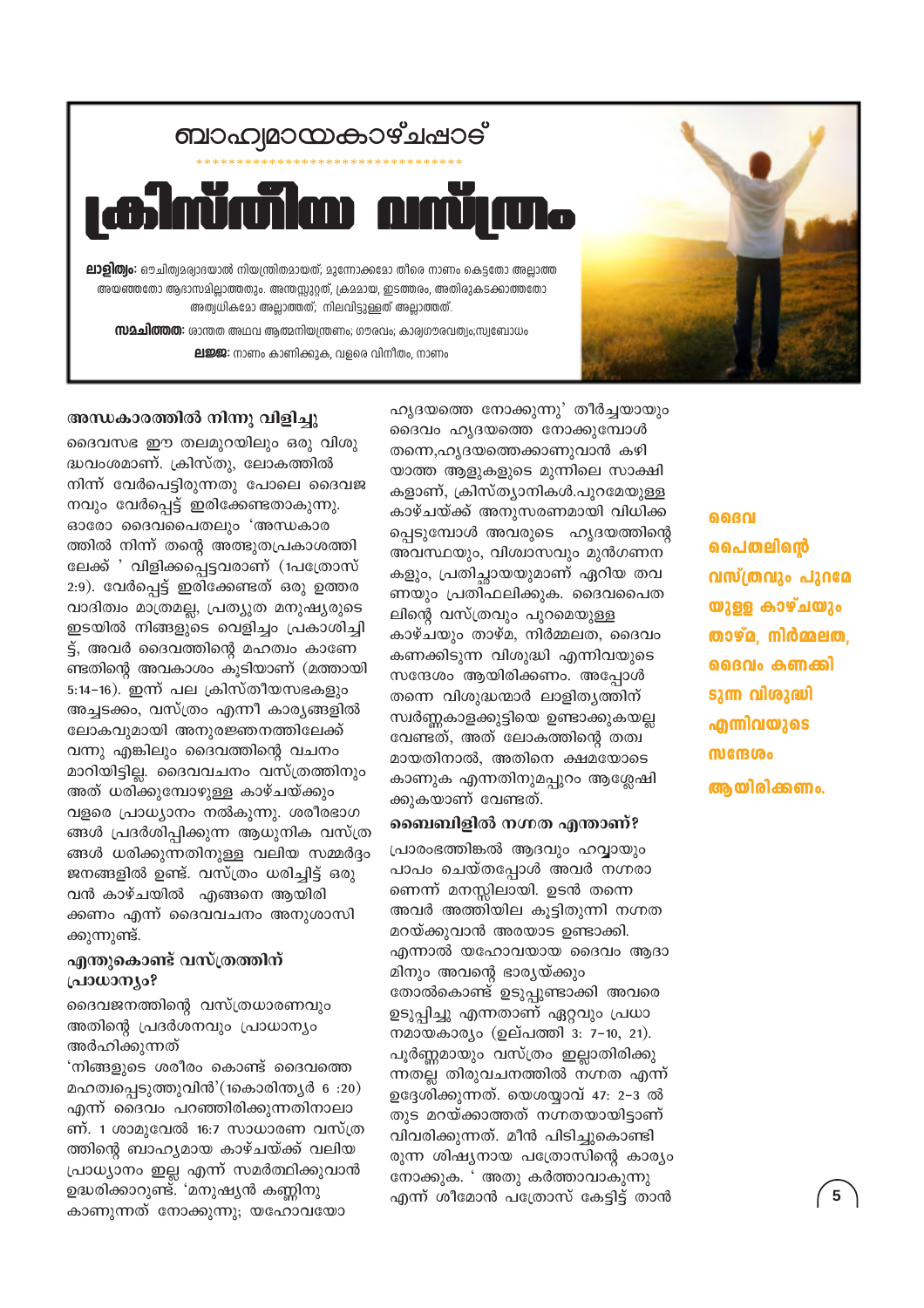

ദൈവ പൈതലിന്റെ വസ്ത്രം ലളിതവും അച്ചടക്കത്തിന്റെ <u>നിലവാരത്തിലും</u> ഉള്ളതായി രിക്കണം

നഗ്നനാകയാൽ അങ്കി അരയിൽ ചുറ്റി കട ലിൽ ചാടി' (യോഹന്നാൻ 21:7). സ്മിത്തിന്റെ ബൈബിൾ ഡിഷ്ണറി പ്രകാരം സ്ത്രീയും പുരുഷനും ശരീര ത്തോട് ഇറുകിയിരിക്കുന്ന നീളമുള്ള ഉടുപ്പ് അക്കാലത്ത് ധരിച്ചിരുന്നു എന്നു പറയുന്നു. അവ കൈ ഇല്ലാതെ കാൽ മുട്ട് വരെ നീള മുള്ളതും, ചിലത് പാദം വരെയും നീളമു ള്ളതും ആയിരുന്നു. അതിനു മുകളിലായി രുന്നു പൂർണ്ണമായും മൂടിനിൽക്കുന്ന പുറമെ യുള്ള വസ്ത്രം. ആളുകൾ മേൽ വസ്ത്രം ധരിക്കാതിരിക്കുമ്പോൾ ആണ് നഗ്നത എന്നു പറയുന്നത്. അതിനാൽ പത്രോസ് . കർത്താവിനെ കണ്ടപ്പോൾ, വസ്ത്രമില്ലാതി രുന്നിട്ടല്ല, മേൽ വസ്ത്രമില്ലാതിരുന്നതിനാ ലാണ് അങ്കി അരയിൽ ചുറ്റുവാൻ ബദ്ധപ്പെ ട്ടത്(1 ശമുവേൽ 19 :24 കൂടി കാണുക). ഈ വചനങ്ങൾ നഗ്നതയെക്കുറിച്ചുള്ള ദൈവീക കാഴ്ചപ്പാട് വെളിവാക്കുന്നു. നിക്കർ, കുട്ടി പ്പാവാട അല്ലെങ്കിൽ അതിലും ചുരുങ്ങിയവ ധരിക്കുന്നവർ ലോകം നിറയെ ഉണ്ട്. ഇത് വ്യക്തമായും ദൈവവചനത്തിന് വിപരീ തവും പഴയനിയമത്തിൽ നിന്ന് ഒട്ടും കൂടു തലല്ലാതെ പറയുന്ന പുതിയ നിയമ മാനദ ണഡങ്ങളുടെ ലംഘനവുമാണ്.

#### ലിംഗഭേദങ്ങൾ

'പുരുഷന്റെ വസ്ത്രം സ്ത്രീയും, സ്ത്രീയുടെ വസ്ത്രം പുരുഷനും ധരിക്ക രുത്; അങ്ങനെ ചെയ്യുന്നവരൊക്കെയും നിന്റെ ദൈവമായ യഹോവയ്ക്ക് വെറുപ്പ് ആകുന്നു( അവർത്തനം 22:5). സ്ത്രീ പട ക്കോപ്പുകൾ എടുക്കുന്നതിനെ വിലക്കികൊ ണ്ടുള്ള ആശയമാണ് മേൽപ്പറഞ്ഞ വാകൃ ത്തിന് കൂടുതൽ ഉള്ളതെങ്കിലും ലിംഗഭേദ ങ്ങളിലുളള പൊതുവായ ആചാര നിയമ ങ്ങൾ തെറ്റിക്കുന്നത് ദൈവം വെറുക്കുന്നു. ആധുനിക സംസ്കാരം ചില ശീലങ്ങൾ

അംഗീകരിച്ചു എന്നതുകൊണ്ട് ദൈവാനു ഗ്രഹം അതിനുമേൽ ഉണ്ട് എന്ന് അർത്ഥമി ല്ല.സ്ത്രീ പുരുഷന്മാരെ തിരിച്ചറിയുവാൻ കഴിയാതെ വരുന്ന ഏതു വസ്ത്രവും ദൈവ ത്തിനു അറപ്പാണ്. സ്ത്രീയും പുരുഷനും ദൈവം ഏൽപ്പിച്ചിരിക്കുന്ന അവരുടെ കടമ കളിൽ മങ്ങൽ ഏൽപ്പിക്കുവാൻ സമൂഹം തീവ്രമായി ശ്രമിക്കുന്നു എന്നു മാത്രമല്ല കാഴ്ചയിൽ അവരെ തിരിച്ചറിയാതിരിക്കു വാനുള്ള ശ്രമങ്ങളും നടക്കുന്നു. സ്ത്രീകൾ പാൻസ് ധരിക്കുന്നത് ദൈവീകമായ കടമ കൾ വിട്ടുകളഞ്ഞതിന്റെ ഫലമാണ്. അത് ദൈവത്തിന്റെ പദ്ധതികളെ ലംഘിക്കുന്ന ശീലങ്ങൾ എന്നു മാത്രമല്ല സമൂഹത്തിലും ഭവനത്തിലും സ്ത്രീ പുരുഷന്മാരെക്കുറി ച്ചുള്ള ദൈവത്തിന്റെ ആഴമായ പദ്ധതിക ളെയും തെറ്റിക്കുന്നു. ഇതു പോലെ തന്നെ പുരുഷന്മാരും ഈ കാലത്ത് ആണത്വമറ്റ ഒരുക്കങ്ങൾ ചെയ്യുന്നതും തെറ്റാണ്.

#### ലാളിത്യം നിർദ്ദേശിച്ചിരിക്കുന്നു.

പൗലോസ്, തിമൊഥെയൊസിന് നിർദ്ദേശ ങ്ങൾ കൊടുക്കുമ്പോൾ ദൈവഭക്തരായ സ്ത്രീകൾ തങ്ങളെ അലങ്കരിക്കുന്നതിനെ ക്കുറിച്ച് വിവരിക്കുന്നു (1തീമൊഥെയൊസ്  $2:9$ ) ആവണ്ണം തന്നെ സ്ത്രീകളും യോഗ്യ മായ വസ്ത്രം ധരിച്ച് ലജ്ജാശീലത്തോടും സുബോധത്തോടും കൂടെ തങ്ങളെ അലങ്ക രിക്കണം. പിന്നിയ മുടി, പൊന്ന്,മുത്ത്, വില യേറിയ വസ്ത്രം എന്നിവ കൊണ്ടല്ല. തിരു വചനം വ്യക്തമായി സൂചിപ്പിക്കുന്നത് ദൈവപൈതലിന്റെ വസ്ത്രം ലളിതവും അച്ചടക്കത്തിന്റെ നിലവാരത്തിലുള്ളതും ആയിരിക്കണം എന്നാണ്. ക്രിസ്ത്യാനികൾ എന്ന് അവകാശപ്പെടുന്ന സ്ത്രീകളിൽ ലാളി തൃവും ലജ്ജാശീലവും വളരെക്കുറവാണ്. സ്ത്രീയും പുരുഷനും അവരുടെ ശരീര ങ്ങൾ മാന്യമായി മറയ്ക്കുമ്പോൾ അത് ഇറു കിയ അടിവസ്ത്രം കൊണ്ട് മാത്രമാകരുത്. ജനങ്ങൾ അവരുടെ ശരീരത്തിന്റെ ആകാരം എടുത്തുകാണിക്കുന്ന ഇറുകിയ വസ്ത്രങ്ങ ളാണ് ഇന്ന് ധരിക്കുന്നത്. ഇത് ദൈവജന ത്തിന്റെ ഇടയിൽ പാടില്ല. സ്ത്രീ യോഗ്യ മായ വസ്ത്രം ധരിച്ച് ലജ്ജാശീലത്തോടും കൂടി ആയിരിക്കണം. മുട്ടിനു താഴെ ഇറങ്ങി കിടക്കാത്ത പാവാട യോഗ്യമായ ഒന്നല്ല. നീളം കുറഞ്ഞതും അപ്പോൾ തന്നെ അതിൽ തുളകൾ ഉള്ളതുമായ വസ്ത്രങ്ങൾ മറ്റുള്ളവരുടെ ശ്രദ്ധ മന:പൂർവ്വം ശരീരത്തി ലേക്ക് ആകർഷിക്കുന്നതിനു വേണ്ടിയുള്ള താണ്. ഇത് വചനം അനുസരിക്കലല്ല. വിലയേറിയ വസ്ത്രങ്ങൾ ധരിക്കുന്നതും തിരുവചനം വിലക്കുന്നു. മറ്റുള്ളവരെ ആകർഷിക്കുന്നതോ, ആഢംബരം കാണി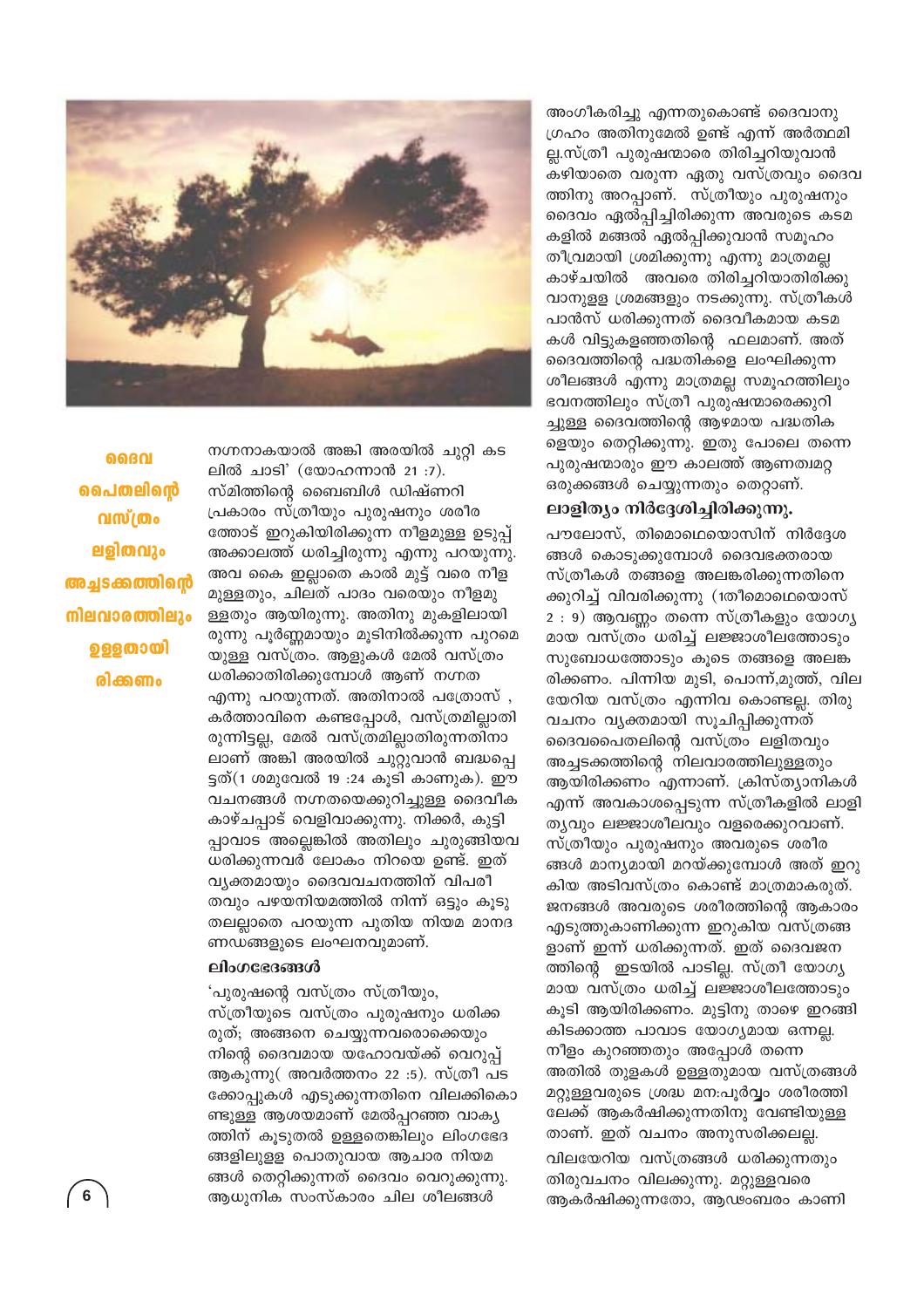ക്കുന്നതോ ആയ വസ്ത്രം വിശുദ്ധൻ ധരിക്കരുത്. വചനം ഓർപ്പിക്കുന്നത് വസ്ത്രം മുതലായവ ലളിതവും, ഉചി തവും ആയിരിക്കണം എന്നാണ്. അലങ്ക രിക്കുക എന്നു പറഞ്ഞാൽ ചിട്ടയാക്കുക ക്രമത്തിൽ വയ്ക്കുക എന്നാണ്, അത് സൂചിപ്പിക്കുന്നത് അശ്രദ്ധയ്ക്കോ, അലസ തയ്ക്കോ ഒന്നിനും ക്രിസ്തീയ വിശ്വാസി യിൽ സ്ഥാനമില്ല എന്നാണ്. ദൈവമക്കൾ ചിട്ടയായ വസ്ത്രം ധരിക്കുന്നവരും നന്നായി നടക്കുന്നവരും ആയിരിക്കണം.

#### ലാളിത്യം പ്രോത്സാഹിപ്പിച്ചിരിക്കുന്നത് ദൈവത്തിന്റെ ഇഷ്ടത്തിൽ നിന്നാണ്

വേഷഭംഗിയും അതിന്റെ രീതികളും പോകുകയും വരുകയും ചെയ്യും, എന്നാൽ ദൈവവചനത്തിന്റെ നിലവാര ത്തിന് മാറ്റമില്ല. റോമയിലുള്ള വിശ്വാസി കളോട് പൗലോസ്, ഓർപ്പിക്കുന്നത് "ഈ ലോകത്തിന് അനുരൂപമാകാതെ നന്മയും പ്രസാദവും പൂർണ്ണതയുമുള്ള ദൈവ ഹിതം ഇന്നതെന്ന് തിരിച്ചറിയേണ്ടതിന് മനസ്സ് പുതുക്കി രൂപാന്തരപ്പെടുവാനാണ്"



(റോമർ 12 :2). ഒരു ദൈവപൈതൽ സ്വർഗ്ഗീയ പിതാവിന്റെ ഹൃദയത്തെ വേദ നിപ്പിക്കുകയോ വസ്ത്രത്തിന്റെ കാര്യ ത്തിൽ ഈ ലോകത്തിനോട് അനുരൂപപ്പെ ടാതെ പോരാടേണ്ടതുമാകുന്നു. ലോകം വിലമതിക്കുന്നത് തീർച്ചയായും ക്രിസ്തു വിന് സുഖകരമല്ല എന്ന് ഓർക്കുക. തിന്മ വർദ്ധിച്ച് സമൂഹം വളഞ്ഞുപുളഞ്ഞ് കീഴ്പ്പോട്ടാണ് പോകുന്നത്. ദൈവപൈ തൽ ലോകാത്മാവിന്റെ ആ മിഥ്യയിൽ നിന്ന് വേർപ്പെട്ട് നിൽക്കണം.

#### ലോകത്തിന്റെ മോഹങ്ങളാൽ അല്ല നാം നിയന്ത്രിക്കപ്പെടുന്നത്

ലോകത്തെയും ലോകത്തിലുള്ളതി നെയും സ്നേഹിക്കരുത്. ഒരുവൻ ലോകത്തെ സ്നേഹിക്കുന്നു എങ്കിൽ

അവനിൽ പിതാവിന്റെ സ്നേഹം ഇല്ല. ജഡ മോഹം, കൺമോഹം, ജീവനത്തിന്റെ പ്രതാപം ഇങ്ങനെ ലോകത്തിൽ നിന്നുള്ള തെല്ലാം പിതാവിൽ നിന്നല്ല, ലോകത്തിൽ നിന്നത്രേ ആകുന്നു. ലോകവും അതിന്റെ മോഹവും ഒഴിഞ്ഞു പോകുന്നു; ദൈവ വേഷ്ടം ചെയ്യുന്നവനോ എന്നേക്കും ഇരി ക്കുന്നു" (1യോഹന്നാൻ 2 : 15-17). ഇന്നത്തെ വസ്ത്രധാരണം ഏറിയതും ജഡത്തെ ആകർഷിച്ച് ലൈംഗികത ഉണർത്തുന്നതാണ്. സ്ത്രീകൾ മാത്രമല്ല പുരുഷന്മാരും സമൂഹത്തിൽ ജഡിക ആകർഷണത്തിന് പ്രാധാന്യം നൽകുന്ന വസ്ത്രം ധരിക്കുവാൻ പ്രേരിപ്പിക്കപ്പെടുന്നു. ഒരു വ്യക്തിയുടെ വിചാരങ്ങളിലും പ്രവർത്തികളിലും വസ്ത്രങ്ങൾക്ക് സ്വാധീനം ഉണ്ട്. ഒരു കൊച്ചുകുട്ടിയെ വിവിധ തരത്തിലുള്ള വസ്ത്രങ്ങൾ ധരിപ്പി ച്ചുകൊണ്ട് ശ്രദ്ധിച്ചാൽ ഇത് മനസ്സിലാകും. മുതിർന്നവരും ഇതിൽ നിന്ന് വിഭിന്നമല്ല, എന്നാൽ അന്തരാത്മാവിൽ കർത്താവിനെ പ്രസാദിപ്പിക്കുന്ന വസ്ത്രധാരണത്തിനാണ് പ്രാധാന്യം. " ആരും നിന്റെ യൗവ്വനം തുച്ഛി കരിക്കരുത്; വാക്കിലും, നടപ്പിലും, സ്നേഹ ത്തിലും, വിശ്വാസത്തിലും, നിർമ്മലതയിലും വിശ്വാസികൾക്കു മാതൃക ആയിരിക്കണം  $(1 \n *0* \n *0* \n *0* \n *0* \n *0* \n *0* \n *0* \n *0* \n *0* \n *0* \n *0* \n *0* \n *0* \n *0* \n *0* \n *0* \n *0* \n *0* \n *0* \n *0* \n *0* \n *0*$ വിശുദ്ധന്മാർ അലങ്കരിക്കപ്പെടേണ്ടത് അന്ത രാത്മാവിൽ ഉളവായി പ്രായോഗിക ജീവിത ത്തിൽ പ്രകടമാകുന്ന ലാളിതൃത്താലാണ്.

#### ചമഞ്ഞൊരുക്കവും ആഭരണവും

1 തിമൊഥെയൊസ് 2 : 10 ൽ പൊന്ന്, മുത്ത്, വിലയേറിയ വസ്ത്രം എന്നിവ വിലക്കിയിരി ക്കുന്നു. 1 പത്രോസ് 3 : 3 ൽ "നിങ്ങളുടെ അലങ്കാരം തലമുടി പിന്നുന്നതും, പൊന്ന ണിയുന്നതും, വസ്ത്രം ധരിക്കുന്നതും" ആകരുതെന്ന് വീണ്ടും ഉറപ്പിച്ച് പറഞ്ഞിരി ക്കുന്നു. നിഗളിച്ചു നടന്ന സീയോൻ പുത്രി മാർക്ക് നേരെയാണ് ദൈവത്തിന്റെ ന്യായ വിധി ഉണ്ടായത് (യെശയ്യാവ്  $3:16-24$ ). കണ്ഠാഭരണം, കമ്മൽ, മോതിരം മുതലായ ആഭരണം ധരിക്കുന്നത് പുതിയ നിയമകാ ലത്ത് ദൈവമക്കൾ ധരിക്കുന്നത് ദൈവേഷ്ട ത്തിന് വിപരീതമാണ്. അത് പൊന്നോ, വെള്ളിയോ അല്ലാത്ത വിലക്കുറഞ്ഞ ആഭര ണങ്ങൾ ആയാൽപ്പോലും വിശുദ്ധിക്കും ലാളിതൃത്തിനും വിപരീതമാണ്. ദൈവവ ചനം കണക്കിലെടുത്ത് ദൈവത്തിന്റെ ജനം ആത്മീകമായ വിവേചനമുള്ളവരും ബൈബി ളിൽ പ്രത്യേകമായി പറയാത്ത വസ്തുക്ക ളുടെ' ചതിക്കുഴിയിൽപ്പെട്ട് പോകാതെയും സുക്ഷിക്കണം.

ദൈവത്തിന്റെ വിശുദ്ധന്മാർ അലങ്കരിക്കപ്പെ **esmsm common** ത്മാവിൽ ഉളവായി പ്രയോ ഗിക ജീവിത ത്തിൽ പ്രകടമാ കുന്ന ലാളിത്യ ത്താലാണ്.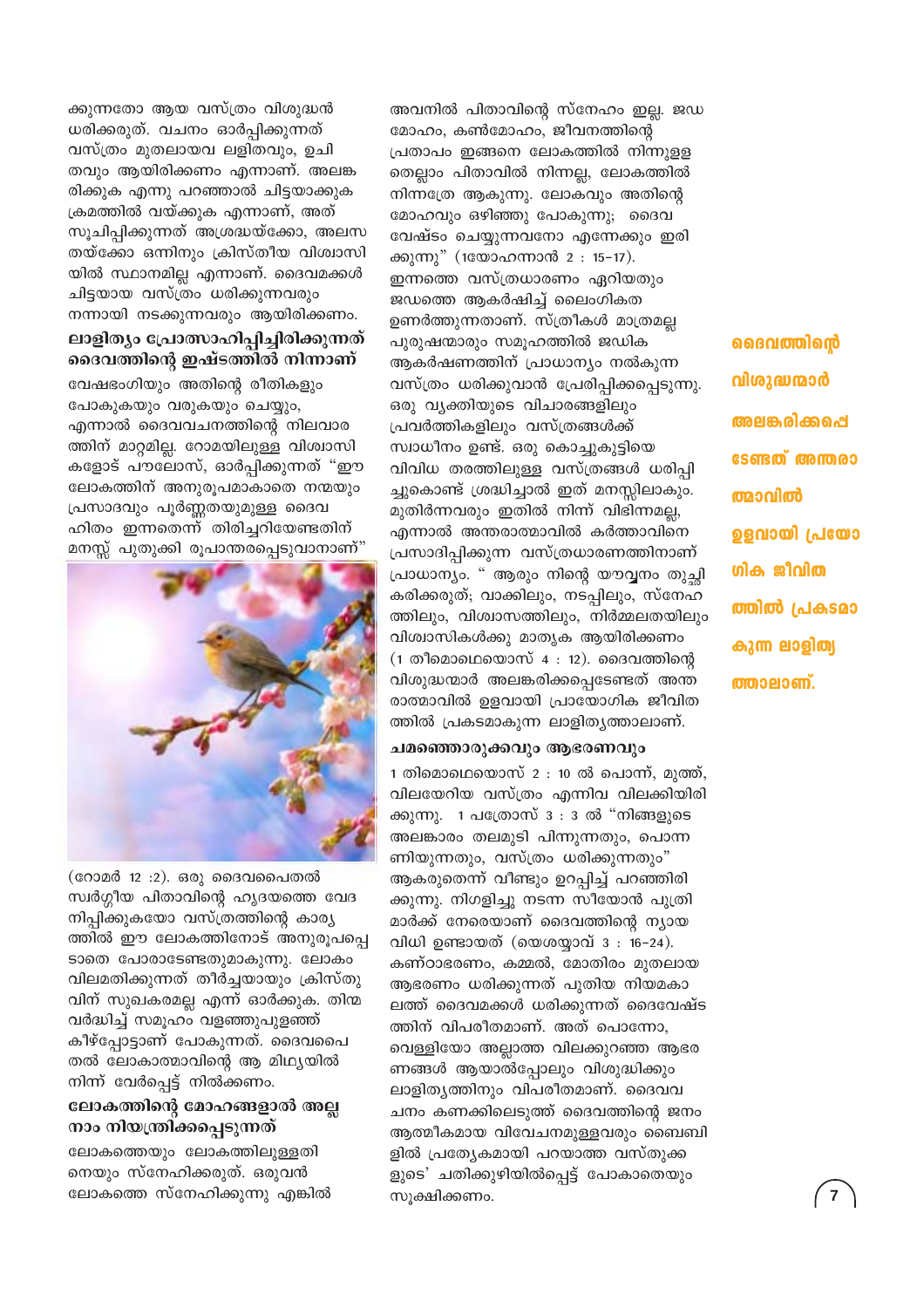#### സൗന്ദര്യവർദ്ധിനികളും മോടിപിടിപ്പിക്കലും

അങ്ങനെതന്നെ മുഖവും ശരീ രവും നോട്ടത്തിൽ ആകർഷണീയ മാക്കുവാൻ മോടിപിടിപ്പിക്കു ന്നതും വിശുദ്ധജീവിതത്തെ കാക്കുകയില്ല. ലേപനം ചെയ്യുന്ന ക്രീം, ലിപ്സ്റ്റിക്, കൺമഷി, കൺപോളകളിൽ പുരട്ടുന്ന നിറം, കവിളിൽ ഇടുന്ന നിറം, നഖ ത്തിൽ ഇടുന്ന നിറം, പച്ചകുത്ത്, പാദനഖ ചികിത്സ മുതലായവ ലോകത്തിൽ പ്രചുരപ്രചാരവും

ലജ്ജാശീലത്തെയും ലാളിത്യത്തെയും മറയ്ക്കുന്ന ജഡത്തിന്റെ വഴിയാണ്. നമ്മുടെ ശരീരം ദൈവത്തിന്റെ പരിശുദ്ധാ ത്മാവിന്റെ മന്ദിരമാണ്. ഈ സത്യം അനു സരിച്ച് ജീവിക്കുവാൻ മാത്രമല്ല, വചനപ്ര കാരം അത് പഠിപ്പിക്കുവാനും യുവാ ക്കൾക്ക് മാതൃക ആകുവാനും ദൈവം ജന ങ്ങളെ സഹായിക്കട്ടെ.

#### കേശാലങ്കാരം

തലമുടി മോടി പിടിപ്പിക്കുന്നതിനും വളരെ ശ്രദ്ധ നൽകുന്നവരുണ്ട്. വിവിധ വർഗ്ഗ ത്തിൽപ്പെട്ടവർക്ക് പലതരത്തിലുള്ള മുടി നൽകിയിരിക്കുന്നതിനാൽ തിരുവചനം ചില മാർഗ്ഗരേഖകൾ നൽകിയിട്ടുണ്ട്. 'പുരു ഷന്മാർ മുടി നീട്ടിയാൽ അത് അവന് അപ മാനം എന്നും സ്ത്രീ മുടി നീട്ടിയാലോ അത് മൂടുപടത്തിനു പകരം നൽകിയിരി ക്കകൊണ്ട് അവൾക്ക് മാനം ആകുന്നു എന്നും പ്രകൃതി തന്നെ നിങ്ങളെ പഠിപ്പി ക്കുന്നില്ലയോ? (1 കൊരിന്ത്യർ 11 :14-15). ദൈവവചനം അനുസരിക്കുന്നതിനാൽ ദൈവം നന്നായി പ്രസാദിക്കുകയും, ദൈവം നൽകിയിരിക്കുന്നതുപോലെ നീളം കുറഞ്ഞ മുടി പുരുഷനും, നീളം കൂടിയ മുടി സ്ത്രീയ്ക്ക് മാനവും ആകുന്നു.

നിലവാരമില്ലാത്ത ൭പദേശം (@200,000 @03 കക്കപോലെ പ്രായോഗിക തല ത്തിൽ ശുന്യമാണ്

പുരുഷന്മാർ മുടി കത്രിച്ചു നിർത്തുന്നതും, സ്ത്രീ നീട്ടിവളർത്തുന്നതും എളിമയിലും ലാളിതൃത്തിലും ആയിരിക്കണം. മുൻപ് സുചിപ്പിച്ചതുപോലെ മുടി പിന്നുന്നതും, മറ്റു വസ്തുക്കൾ ഇടകലർത്തി പിന്നുന്നതു മെല്ലാം വിലക്കിയിരിക്കുന്നു.

#### വിധിക്കരുത്

ദൈവത്തിന്റെ ജനം വേഗം അധ:പതനത്തി ലേക്ക് പോകുന്ന ലോകത്തിന്റെ മാനദ ണ്ഡങ്ങളിൽ നിന്ന് ദൈവത്തിന്റെ നിലവാ രത്തിലേക്ക് ഉയർന്നു വരണം. ന്യായവിധി യുടെ അടിസ്ഥാനം മറ്റുള്ളവർ ആയിരിക്കു



കയില്ല. മറിച്ച് ദൈവത്തിന്റെ സ്ഥിരമായ വചനത്തിന്റെ അടിസ്ഥാനത്തിൽ ഒടു ക്കത്തെ നാളിൽ നമ്മെ ന്യായം വിധിക്കും (യോഹന്നാൻ 12 : 48). ഓരോ ദൈവപൈ തലും ദൈവവചനത്തിനു വിപരീതമായി പരിശുദ്ധാത്മാവ് നയിക്കുകയില്ല എന്ന് ഓർത്തുകൊണ്ട് പരിശുദ്ധാത്മാവിന്റെ നിയ ന്ത്രണം ആഗ്രഹിക്കണം. ആത്മീകമൂല്യ ങ്ങൾ താരതമ്യപ്പെടുത്തി വാദിക്കുന്ന ഈ കാലത്ത് ' നമ്മെ തന്നെ എണ്ണത്തിലൊ അവർ പറയുന്നതിനോടൊ ചേർത്തൊരുമി ക്കുവാനോ ഉപമിക്കുവാനോ തുനിയരുത്; അവർ തങ്ങളാൽ തന്നെ അളക്കുകയും തങ്ങളോടു തന്നെ തങ്ങളെ ഉപമിക്കുകയും ചെയ്യുന്നതുകൊണ്ട് തിരിച്ചറിവുള്ളവരല്ല.... തന്നെത്താൻ പുകഴ്ത്തുന്നവനല്ല കർത്താവ് പുകഴ്ത്തുന്നവനത്രേ കൊള്ളാവുന്നവൻ"( 2 കൊരിന്ത്യർ 10: 12,18). ബാഹ്യമായ നില വാരങ്ങളുടെ അടിസ്ഥാനത്തിൽ ഉപദേശ സത്യങ്ങൾ ഒരിക്കലും തെളിവായി കിട്ടാത്ത ഒരുവന്റെ രക്ഷയെക്കുറിച്ച് വിധി ക്കുന്നതിൽ സൂക്ഷിക്കുക. ഈ വെളിച്ചത്തി ലേക്ക് എല്ലാവരും വരണം എന്നുള്ളത് ദൈവത്തിന്റെ ഹിതമാണ്.

#### നിങ്ങൾക്കായി ഒരു നിലവാരം വയ്ക്കുക

വിശുദ്ധന്മാരുടെ ദൈനം ദിന ജീവിത ത്തിൽ വിശുദ്ധിയുടെ മാനദണ്ഡങ്ങൾ ഉണ്ടായിരിക്കണമെന്നുള്ളത് പരമപ്രധാന മായ കാര്യമാണ്. നിലവാരമില്ലാത്ത ഉപ ദേശം ശൂന്യമായ കക്ക പോലെ പ്രായോ ഗിക തലത്തിൽ ശൂന്യമാണ്. നിയമനിഷ്ഠ യുള്ള ഒരു വസ്ത്രത്തിനെക്കുറിച്ചോ, കൈയുടെ നീളത്തിനെക്കുറിച്ചോ ഒന്നും ബൈബിൾ കൃത്യമായി പറയുന്നില്ല. എന്നാൽ മുട്ടിനു മുകളിൽ കാണുന്നത് നഗ്നതയെന്നു മനസ്സിലാക്കി കുറഞ്ഞത് കാലിന്റെ മുക്കാൽ ഭാഗം വരെയെങ്കിലും പാവടയ്ക്ക് ഇറക്കവും ഉടുപ്പിന്റെ കൈയുടെ നീളവും സുരക്ഷിതമാണ്.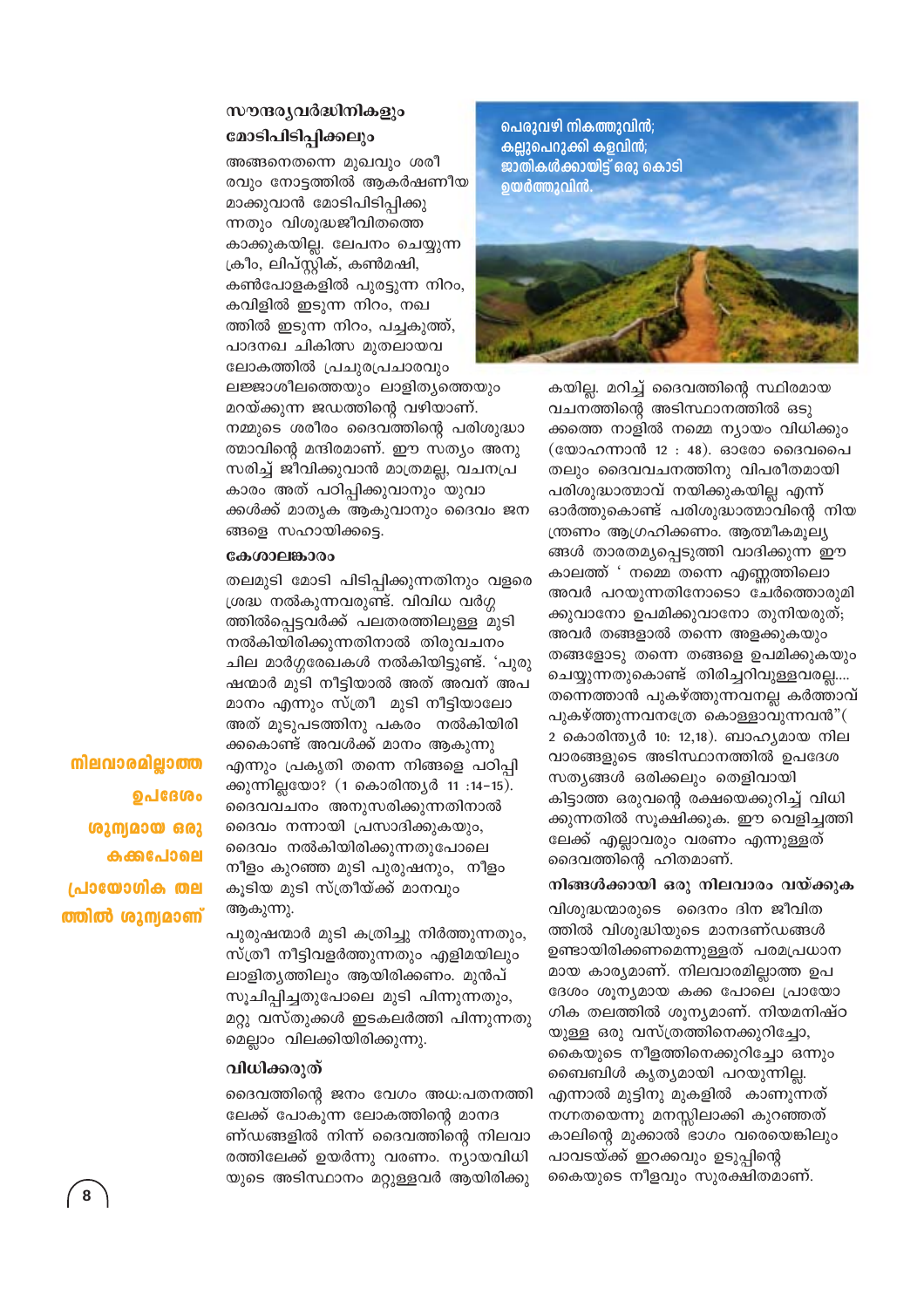എല്ലാറ്റിനും ഉപരിയായി ഈ സത്യം വ്യക്തിപരമാക്കു വാൻ ദൈവീക വെളിപ്പാടും ആവശ്യമാണ്. ഇപ്പോൾ തന്നെ വിശുദ്ധജനത്തിന്റെ മദ്ധ്യത്തിൽ വിട്ടുവീഴ്ചകളും സംശയങ്ങളും ഈ വരികൾക്കിടയിൽ ഉണ്ട്. എന്നാൽ യെശയ്യാവ് 62: 10 ൽ പറയുന്ന ആഹ്വാനത്തിനും നിർദ്ദേ ശത്തിനം ആര് ഉത്തരം നൽകും? 'കടപ്പിൻ; വാതിലുക ളിൽ കുടി കടപ്പിൻ; ജനത്തിനു വഴി ഒരുക്കുവിൻ; നിക ത്തുവിൻ പെരുവഴി നികത്തുവിൻ; കല്ലുപെറുക്കി കള വിൻ; ജാതികൾക്കായിട്ട് ഒരു കൊടി (നിലവാരം) ഉയർത്തുവിൻ."

#### അനുസരിക്കുന്നതിലെ സന്തോഷം

ഈ പാപലോകത്തിന്റെ വഴികളെക്കാൾ ഉയർന്നു നിൽക്കുന്ന വിശുദ്ധിയുടെ പെരുവഴി ഉണ്ട്. ദൈവ ത്താൽ നൽകപ്പെട്ട വിശുദ്ധിയുടെ ബാഹ്യമായ നില വാരം മനോഹരമാണ്. ലാളിത്യം ഒരിക്കലും ഒരു ബന്ധ നമായിട്ടല്ല നൽകിയിരിക്കുന്നത്. ബാഹ്യമായ വിശുദ്ധി ഒരു ശുദ്ധഹൃദയത്തിന്റെയും, ജീവിതത്തിന്റെയും ഫലമാ ണ്. ന്യായപ്രമാണം മരണം കൊണ്ടു വരുമ്പോൾ ആത്മാവ് ജീവനും, വചനത്തിന് അർത്ഥവും കൊണ്ടു വരുന്നു. 'അവന്റെ കല്പനകളെ പ്രമാണിക്കുന്നതല്ലോ ദൈവത്തോടുള്ള സ്നേഹം; അവന്റെ കൽപ്പനകൾ ഭാര മുള്ളവയല്ല ( 1 യോഹന്നാൻ 5: 3). ദൈവവചനം അനു സരിക്കുന്നത് ക്രിസ്ത്യാനിയുടെ സന്തോഷമാണ്. അനു സരണത്തിനുളള പ്രതിഫലം, കത്തൃസേവയിൽ മറ്റ് ത്യാഗങ്ങളെക്കാൾ വളരെ വലുതാണ്. ദൈവജനത്തിന്റെ പുറമെയുള്ള കാഴ്ച അവരുടെ സ്വർഗ്ഗീയ പൗരത്വത്തിൽ പ്രതിഫലിക്കും. - MWS

### amago gio ol Waleneamo?

(ബാഹ്വരൂപത്തെകുറിച്ച് സ്വയം ചോദിക്കേണ്ട ചോദ്വങ്ങൾ)

- $\bullet$  എന്തുകൊണ്ട് ഞാൻ അവ ധരിക്കണം ?
- എന്റെ വികാരങ്ങൾക്ക് അവ എങ്ങനെ ?
- എന്റെ ശരീരം മറയ്ക്കപ്പെട്ടിട്ടുണ്ടോ? അവ പ്രദർശിപ്പിക്കുന്ന താണോ അഥവാ ഇറുകിയതാണോ?
- അവ ലളിതവും യോഗ്വവുമാണോ?
- ലോകത്തിന് ഞാൻ എന്തു പ്രതിച്ഛായയാണ് ഉണ്ടാക്കുന്നത്?
- അവ എളിമയും ലാളിത്വവും പ്രതിഫലിഷിക്കുന്നുണ്ടോ?
- അവയിൽ ദൈവം പ്രസാദിക്കുന്നുണ്ടോ?

**സംസ്ക്കാരം** 

രാജ്യങ്ങൾ തമ്മിലും സംസ്ക്കാരങ്ങൾ തമ്മലും തല മുറകൾ തമ്മിലും വസ്ത്രധാരണത്തിൽ നില നിൽക്കുന്ന വ്യത്യാസങ്ങൾ തുടരും. എല്ലാ സംസ്ക്കാ രങ്ങളിലുമുള്ള വസ്ത്രധാരണത്തെ ഒന്നിനെയും മാറ്റി കൊണ്ടുള്ള ഒരു വേഷവിധാനം ദൈവവചനത്തിൽ ദൈവം നിർദ്ദേശിച്ചിട്ടില്ല. വസ്ത്രധാരണത്തിൽ ഒരു സംസ്ക്കാരം ദൈവവചനത്തിന്റെ നിലവാരം തെറ്റി ച്ചാൽ ദൈവവചനത്തിന് മുൻഗണ നൽകുക. അമേരി ക്കയിൽ നിന്നുള്ള ഒരു സഹോദരി പാവാടയും ബ്ലൗസും, മലവിയിൽ നിന്നുള്ള സഹോദരി കെറ്റങും, പാക്കിസ്ഥാനിൽ നിന്നുള്ള സഹോദരി സാൽവാറും കമ്മീസും ധരിക്കുന്നു. വിവിധ തരത്തിലുള്ള ഈ വസ്ത്രങ്ങൾ എല്ലാം ലളിതവും, നീളമുള്ളതും,

മാന്യവും ആയിരിക്കുന്നിടത്തോളം അവ ദൈവ ത്തിനും സ്വീകാര്യമാണ്.

ഒരു പ്രത്യേക സമൂഹം വസ്ത്രം ധരിക്കേണ്ടതിനെ ക്കുറിച്ചുള്ള നിർദ്ദേശങ്ങൾ പ്രസിദ്ധീകരിച്ച ചരിത്രം ഉണ്ട്; ഉണ്ടാകാം. നിർദ്ദേശങ്ങളുടെ പൊരുൾ മനസ്സി ലാക്കി അത് അഭക്തനായ ഒരു മനുഷ്യനിൽ നിന്ന് ആണെങ്കിൽ ദൈവപൈതൽ അത് തള്ളിക്കളയ ണം. ഉദാഹരണത്തിന് സ്വവർഗ്ഗരതിക്കാരുടെ പ്രതീ കമായി ഇന്ന് നീലഷർട്ട് നിലനിന്നാൽ ദൈവ ത്തിന്റെ വിശുദ്ധർ നീലഷർട്ട് തെരഞ്ഞെടുക്കുന്നത് ഉചിതമല്ല. എന്നാൽ ഈ തത്വങ്ങൾ മനസ്സിൽ വയ്ക്കുകയും 40 വർഷങ്ങൾക്കു ശേഷം നീല ഷർട്ടിന് പ്രത്യേകമായ പ്രാധാന്യം ഒന്നും ഇല്ലാതി രിക്കുകയും ചെയ്യുമ്പോൾ അത് ധരിക്കുന്നത് അവി വേകം ആകുകയില്ല. - MWS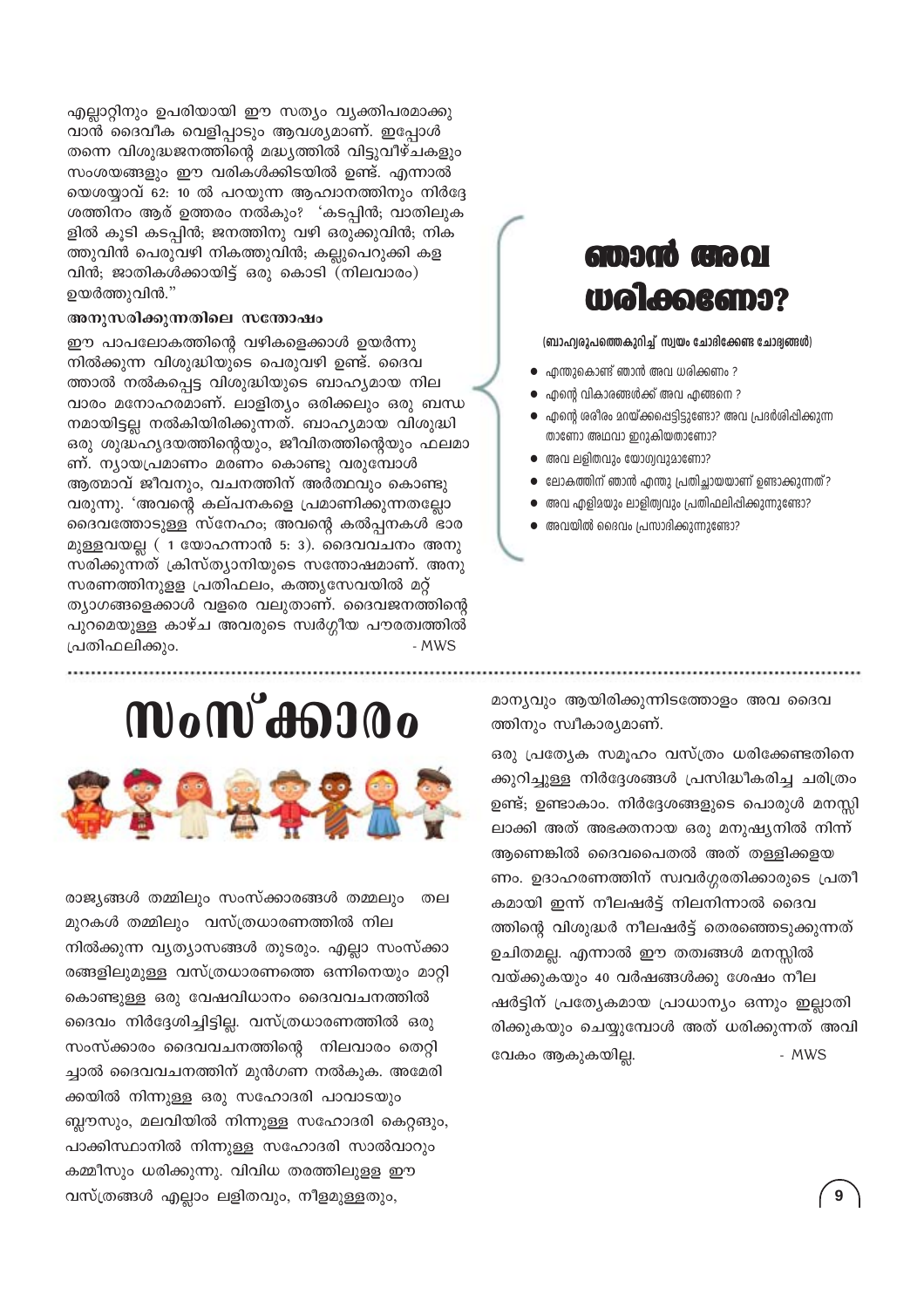#### ചോദ്യം : സ്ത്രീകൾക്ക് പാന്റ് അനുയോജ്യമായ വസ്ത്രമാണോ?

### ചോദ്വവും ൭ത്തരവും

ഈ ചോദ്യത്തിന് ഉത്തരം നൽകുവാൻ 1 തീമോത്തി 2:9 വിശദമായി പരിശോ ധിക്കേണ്ടതുണ്ട്. "ആവൃണ്ണം സ്ത്രീകളും യോഗ്യമായ വസ്ത്രം ധരിച്ച് ലജ്ജാ ശീലത്തോടും സുബോധത്തോടും കൂടെ തങ്ങളെ അലങ്കരിക്കേണം."

"യോഗ്യമായ വസ്ത്രം" എന്നതിന് മുലഭാഷയിൽ *'കോസ്മിയോസ് കറ്റാ സ്ലോൾ*' എന്നാണ് കൊടുത്തിരിക്കുന്നത്. *പുതിയ നിയമ നിഘണ്ടുവിൽ 'കോസ്മിയോസ്'* എന്നതിന് ക്രമമായ, ഉന്നതനിലവാരത്തിലുള്ള, യോഗ്യ

മായ, നന്നായി തയ്യാർ ചെയ്തിട്ടുള്ള എന്നൊക്കെയാണർത്ഥം. ബൈബിളിന്റെ തനതായ ശൈലി യിൽ 'യോഗ്യമായ' എന്നതിന് ഒരു വ്യക്തിയുടെ പെരുമാറ്റം, സ്വഭാവം എന്നിവയെക്കുറിക്കുന്ന താണ്.

'കാറ്റസ്റ്റോൾ' അഥവാ ധരിക്കുക എന്ന വാക്ക് 'കാറ്റാ' എന്നും 'സ്റ്റോൾ' എന്നുമുള്ള രണ്ടു ഗ്രീക്കു പദങ്ങൾ ചേർന്നു ഉണ്ടായതാണ്. കാറ്റാ എന്നാൽ താഴെ വരെ നീണ്ടുകിടക്കുന്ന എന്നും സ്റ്റോൾ എന്നാൽ നീളമുള്ള, അയഞ്ഞ പുറം വസ്ത്രം എന്നും അർത്ഥമാക്കാവുന്നതാണ്. കാറ്റാസ്റ്റോൾ *എന്നാൽ* നീളമുള്ള വസ്ത്രം, വേഷം, എന്നെല്ലാമാണ്. പുതിയനിയമത്തിന്റെ ഗ്രീക്ക് പരിഭാഷാന്ത രത്തിൽ രേഖപ്പെടുത്തിയിട്ടുള്ളത്. *മറ്റൊരു പഠനവേദ ഭാഷാന്തരത്തിൽ പാദം വരെയും നീണ്ടു* നിവർന്നു കിടക്കുന്ന വസ്ത്രം എന്നാണ് കൊടുത്തിരിക്കുന്നത്.

ആഡംക്ലാർക്ക് എന്ന ബൈബിൾ വിവർത്തകൻ കാറ്റാസ്റ്റോൾ എന്ന പദത്തിന് കൊടുത്തിരിക്കുന്ന വിശദീകരണം ശ്രദ്ധിച്ചാലും:

യവനായ റോമൻ വസ്ത്രങ്ങളെക്കുറിച്ചാണ് അപ്പോസ്തലൻ ഇവിടെ ഉദ്ദേശിച്ചിട്ടുള്ളത്. 'സ്റ്റോള' വളരെ ലളിതവും സാധാരണവുമായ ഒരു വസ്ത്രമായി കാണപ്പെടുന്നു. തോൾ മുതൽ പാദം വരെ നീളമുള്ള രണ്ടുത്തുണിയായിട്ടാണ് അതു കാണുന്നത്. രണ്ടുവശങ്ങളിലും തയ്യൽ ഉണ്ട് ; കൈക ളുടെ ഭാഗംമാത്രം തയ്യലില്ലാതെ വിട്ടേക്കുന്നു; മുകളിൽ തലയുടെ ഭാഗത്തും തലപ്രവേശിപ്പിക്കു വാൻ പാകത്തിന് വെട്ടിയെടുത്തു മാറ്റുന്നു. കഴുത്തുമുതൽ പാദംവരെയും നീണ്ടുകിടക്കുന്ന അതിന്റെ മദ്ധ്യഭാഗത്ത് അരയ്ക്കു മുകളിൽ രണ്ടു സൈഡിൽ നിന്നും മുമ്പിലോട്ടും പിറകിലോട്ടു മായി ഓരോ നടുക്കെട്ട് ഉണ്ട്. ചിലർ തോൾ ഭാഗത്ത് കൈയിറക്കത്തിനായി തുണി വച്ചു പിടിപ്പിക്കു ന്നു; ചിലർ അല്ലാതെയും. തോൾഭാഗത്ത് ഒരു കെട്ടോ, ബക്കിളോ വച്ചു പിടിപ്പിക്കുന്നു. ചില യവ നായ സ്ത്രീകൾ പാദംതൊട്ട് കാൽമുട്ടുവരെയോ, കാൽമുട്ടിന് മുകളിലായോ വരെ തയ്യലില്ലാതെ തുറന്നിട്ടിരിക്കുന്നു. അതിനാൽ അവരുടെ തുടഭാഗം വരെ തുറന്നു കിടക്കും. ഇങ്ങനെ സാധാരണ യായി കൊച്ചുകുട്ടികളോ അല്ലെങ്കിൽ അപരിഷ്കൃതരായ സ്ത്രീകൾ മാത്രമേ അപ്രകാരമുള്ള വസ്ത്രങ്ങൾ ധരിക്കാറുള്ളു.

'കാറ്റസ്സ്റ്റോൾ' എന്നത് സ്റ്റോളയ്ക്ക് സമാനമായ ഒരു മേലങ്കി അഥവാ സ്ത്രീകളുടെ അയഞ്ഞ മേൽവസ്ത്രം എന്നു വിശേഷിപ്പിക്കാം. അതു കഴുത്തു മുതൽ ഏകദേശം അരയ്ക്കു താഴെ വരെ മുൻപിലും പിറകിലുമായി നീണ്ടുകിടക്കുന്ന ഒരു വസ്ത്രമാണ്. ഇതിന്റെ തോൾ ഭാഗത്ത് ഒരു കെട്ടോ, ബക്കിളോ വച്ചു പിടിപ്പിക്കുന്നു. മുകൾ ഭാഗത്ത് തല പ്രവേശിക്കുവാൻ പാകത്തിന് വെട്ടിയെടുത്ത് അവിടെ തയ്ച്ചെടുക്കുന്നു. അത് സ്റ്റോളേക്ക് മുകളിലൂടെ ധരിക്കുകയും അരഭാഗം വരെ മേലങ്കിയായി ഇടക്കെട്ടില്ലാതെ ഇടുകയും ചെയ്യുന്നു... യവനായരുടെ വസ്ത്രധാരണങ്ങളിൽ അവ ഏറ്റവും മാന്യവും ഒതുക്കവുമുള്ള വസ്ത്രമായി നിലകൊണ്ടു. അതിനാൽ ഈ വസ്ത്രരീ തി, 1805 കാലഘട്ടങ്ങളിൽ ഇംഗ്ലണ്ടിലും, അതിന്റെ മാന്യതയും, ലാളിത്യവും മന സ്സിലാക്കി അവരും അവലംബിക്കുകയും ചെയ്തു. കുറേനാൾ കഴിഞ്ഞപ്പോൾ രൈലിക്ക് മാറ്റം വന്നു. ആഡംബരവും, വിഢിത്വവും കണ്ണഞ്ചിപ്പിക്കുന്നതുമായ ചിന്തകളുടെ സ്വാധീനത്താൽ അവ മാറ്റിമറിക്കപ്പെട്ടു. കാലോചിതമായ മാറ്റ ങ്ങൾ വസ്ത്രധാരണത്തിന് കൈവന്നു.

> ബൈബിൾ അടിസ്ഥാനമായുള്ള വസ്ത്രധാരണം എന്നു പറയുന്നത് *"കോസ്മിയോസ് കറ്റാസ്റ്റോൾ"* - പ്രത്യേകിച്ച് സ്ത്രീകൾ യോഗ്യമായ തും, ശരീരഭാഗങ്ങൾ മറയ്ക്കപ്പെടുന്നതുമായുള്ള ഇറക്കമുള്ള വസ്ത്രം ധരിക്കേണം എന്നതാണ്. 'ഇറുക്കമുള്ളതും', 'പാന്റും', മിനിസ്കർട്ട്സും ദൈവഭക്തിയുള്ള സ്ത്രീകൾ ധരിക്കുന്നത് യോഗ്യമല്ല.

ഇതുകൂടാതെ തിരുവചനത്തിൽ മാന്യമായ വസ്ത്രത്തെക്കുറിച്ച് പറയു മ്പോൾ, അതി പ്രധാനമായ മറ്റൊരു കാര്യമാണ് സ്ത്രീകൾ പുരുഷന്റെ വസ്ത്രമായ പാന്റ് ധരിക്കുന്നത് ഉചിതമോ എന്നത്. പഴയ നിയമത്തിൽ "പൂരൂഷന്റെ വസ്ത്രം സ്ത്രീയും സ്ത്രീയുടെ വസ്ത്രം പൂരുഷനും ധരി ക്കരുത്" എന്ന് ഓർപ്പിക്കുന്നു. (ആവർത്തനം 22:5)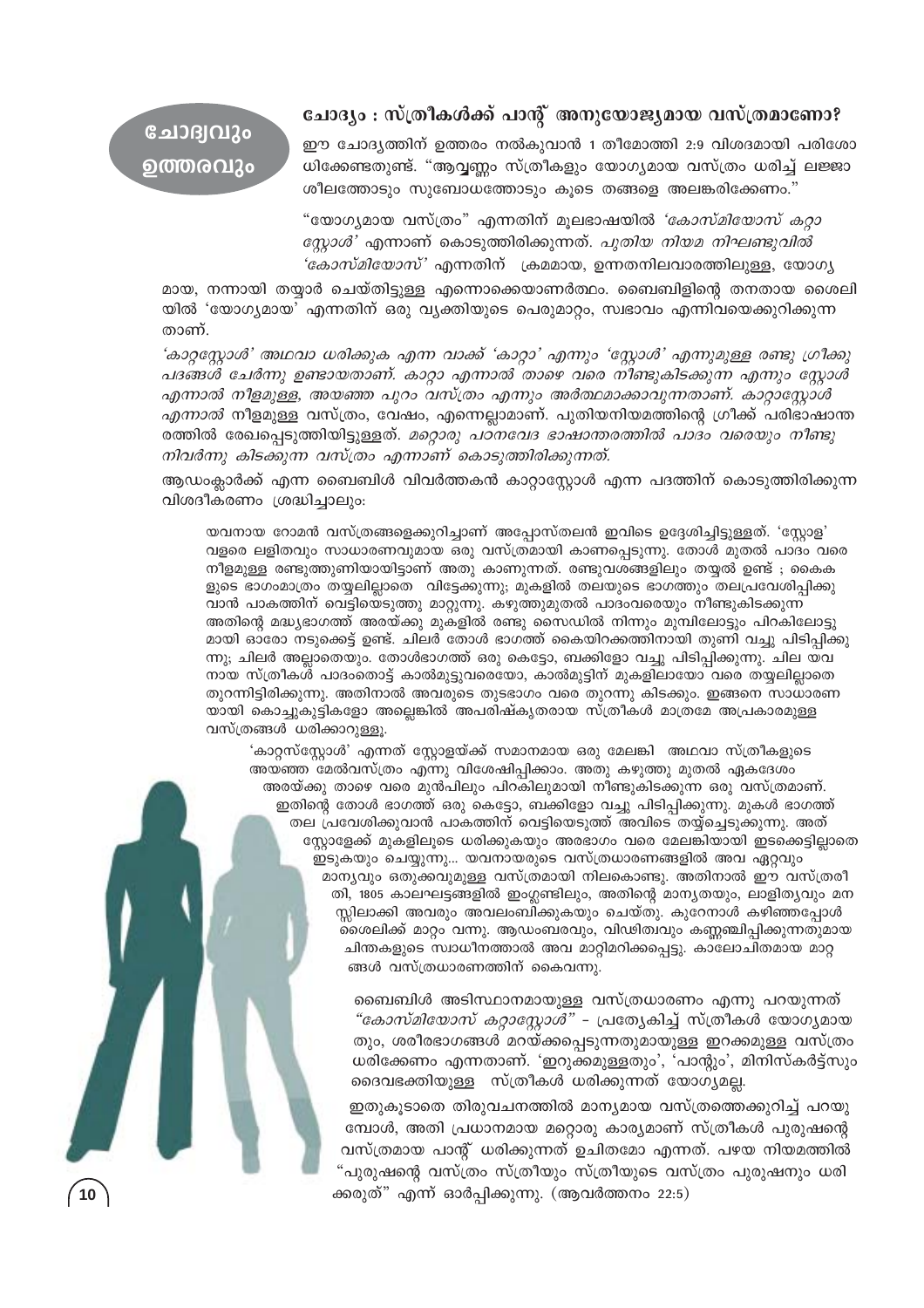പഴയനിയമകാലത്ത് 'ബ്രീച്ചസ്' എന്നാണ് പുരോഹിതന്മാരുടെ വസ്ത്രത്തിനു പറ ഞ്ഞിരുന്നത്. (പുറപ്പാട്.28:42) എബ്രായ ലെക്സിക്കൻ അനുസരിച്ച്, 'ബ്രീച്ചസ്' എന്നാൽ പാദം വരെ മറഞ്ഞുകിടക്കുന്ന വസ്ത്രം എന്നാണർത്ഥം. അന്നത്തെ കാലത്ത് കണങ്കാൽ കാണത്തക്കവിധമുള്ള വസ്ത്രങ്ങളുണ്ടായിരുന്നില്ല. ഇരുപതാം നൂറ്റാണ്ടിന്റെ ആരംഭം വരെ അങ്ങനെതന്നെയായിരുന്നു. എന്നാൽ പാശ്ചാതൃനാടുക ളിൽ അതായിരുന്നില്ല സ്ഥിതി. അവിടെ സ്ത്രീകൾ പോലും പാന്റ് ധരിക്കാൻ തുട ങ്ങി. ലോകമഹായുദ്ധങ്ങളുടെ കാലത്ത് പുരുഷന്മാർ യുദ്ധം ചെയ്യുവാൻ പുറത്തേക്ക് പോയപ്പോൾ സ്ത്രീകൾക്ക് ഫാക്ടറികളിലും മറ്റും ജോലിചെയ്യേണ്ടി വന്നു. അവർ തങ്ങളുടെ ഭർത്താക്കന്മാരുടെ പാന്റും മറ്റും ധരിച്ച് പുറത്തുപോകാൻ തുടങ്ങി. അവർക്കത് സൗകര്യപ്രദമായി തോന്നുകയും ചെയ്തു. കാലക്രമേണ സ്ത്രീ സ്വാത ന്ത്ര്യത്തിനായി വാദിക്കുന്ന സംഘടനകൾ രൂപം കൊണ്ടു. അവർ പുരുഷന്മാർക്ക് തുല്യമായ അവകാശങ്ങളും സ്വാതന്ത്ര്യങ്ങളും സ്വായത്തമാകത്തക്കവിധം വാദിക്കു കയും അതിനായി പ്രവർത്തിക്കുകയും ചെയ്തു. ഗൃഹഭരണം മാത്രമല്ല സമൂഹ ത്തിലും ജോലിസ്ഥലത്തും അവർ അവരുടെതായ തനതായ വ്യക്തിത്വം പിടിച്ചെടു ക്കുന്നതിൽ വിജയിച്ചു. അധികാരത്തിന്റെ പ്രതീകമായ വസ്ത്രമാണ് പാന്റ് എന്നിരി ക്കെ, ഒരു കുടുംബത്തിൽ ആരാണ് പാന്റ് ധരിക്കേണ്ടത്? എന്ന ചോദ്യം പ്രസക്ത മാണ് നിർഭാഗ്യവശാൽ, മിക്കവിശുദ്ധന്മാർ പോലുമിന്ന് സ്വാതന്ത്ര്യസംഘടനയുടെ സ്വാധീനശക്തിയാൽ തിരുവചന ഉപദേശത്തിൽ നിന്നും വ്യതിചലിച്ചുപോയി.

സ്ത്രീ പുരുഷന്മാരെ ദൈവം വ്യത്യസ്തരായിതന്നെയാണ് സൃഷ്ടിച്ചിട്ടുള്ളത്. അവര വരുടെ അവസ്ഥക്കനുസരിച്ച് വർത്തിക്കുവാനാണ് ദൈവം ആഗ്രഹിക്കുന്നത്. സ്ത്രീ പുരുഷവേർതിരിവില്ലാതെയാക്കുവാൻ വേർപാടിന്റെ നടുചുവർ തകർക്കുവാനാണ് ആധുനിക സമൂഹത്തിന്റെ എല്ലാ ശ്രമങ്ങളും. വസ്ത്രമാറ്റം അതിലൊന്ന് മാത്രമാണ്. ലോകവ്യാപകമായി സ്ത്രീകളുടെ ടോയിലറ്റിന് മുമ്പിലായി സ്ത്രീയുടെ വസ്ത്ര ത്തിന്റെ ചിത്രവും പുരുഷന്മാരുടെതിന്റെ മുൻവശത്തായി പാന്റിന്റെ ചിത്രവുമാണ് ഈ പാപപങ്കിലമായ ലൗകീകമനുഷ്യർ പോലും ചിത്രീകരിച്ച് സ്ത്രീ പുരുഷവേർതി രിവ് വസ്ത്രത്തിലൂടെ വ്യക്തമായി തിരിച്ചറിയുന്നു എന്നതാണ് വാസ്തവം.

> പാശ്ചാതൃസംസ്ക്കാരത്തിൽ പോലും സ്ത്രീകൾ യോഗ്യമായ വസ്ത്രം ധരിച്ച് സമൂഹത്തിൽ പെരുമാറു മ്പോൾ അതവരുടെ 'വിശുദ്ധവും' യോഗൃതയുമായി ലോകം കാണുന്നു. ക്രിസ്ത്യാനികളായ സ്ത്രീകൾ ആവൃണ്ണം യോഗ്യമായ വസ്ത്രം ധരിച്ച് പുറത്തുപോ യാൽ ഈ ലോകം പോലും അവർ വിശുദ്ധരാണെന്ന് വിലയിരുത്തുന്നു.

> ഏകദേശം 6000 വർഷങ്ങളായി സ്ത്രീകൾ നീണ്ട കുപ്പായമാണ് ധരിക്കാറുള്ളത്. ഏതാണ്ട് കഴിഞ്ഞ നൂറ് വർഷങ്ങൾ കൊണ്ടുള്ള വൃത്യാസമാണ് ഇപ്പോഴുണ്ടാ

> ദൈവവചനത്തിന് മാറ്റമില്ല. ദൈവത്തിന്റെ വഴി പൂർണ്ണവും, നേരായതുമത്രെ. ക്രിസ്തീയ സ്ത്രീ പുരു ഷന്മാർ മാതൃകയുള്ളവരാകണം. ദൈവവിളിക്ക് യോഗൃരാകണം. സ്ത്രീ പാന്റ് ധരിക്കുന്നതു വചന വിരുദ്ധമാണ്. അവരിൽ വ്യാപരിക്കുന്ന ആത്മാവ്

തെറ്റിലേക്കുവലിച്ചിഴയ്ക്കുന്നു. നമ്മുടെ കർത്താവ് വീണ്ടും വരുന്നതുവരെ ദൈവം നമുക്ക് ശരിയായ ദർശനവും ബുദ്ധിയും നൽകി നമ്മെ അനുഗ്രഹിക്കുമാറാകട്ടെ.

 $-MWS$ 



അധികാരത്തിന്റെ

വസ്ത്രമാണ് പാൻ്

എന്നിരിക്കെ, ഒരു

കുടുംബത്തിൽ

ആരാണ് പാൻ്

**W** രിക്കേണ്ടത്?

എന്ന ചോദ്യം

പ്രസക്തമാണ്

പ്രതീകമായ